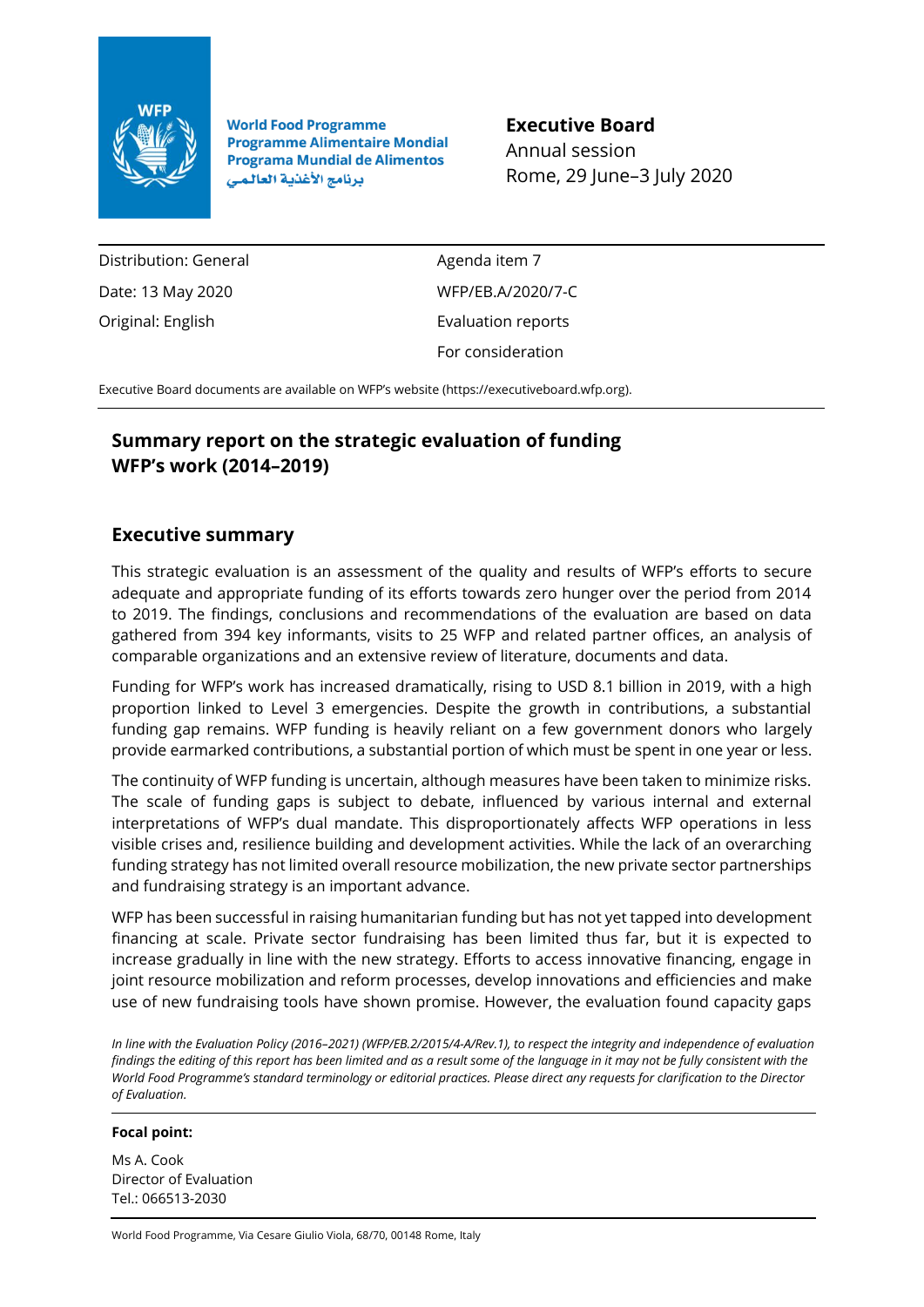in country offices and insufficient expertise in attracting specialized thematic and cross-cutting funding.

The Integrated Road Map has enhanced the way WFP conveys its ambitions regarding its dual mandate, but expected changes in flexible, predictable and adequate funding have not yet materialized. Improvements in generating evidence of the impact of WFP operations are needed, as well as efforts to better manage ad hoc and specialized donor reporting requirements.

WFP's internal resource allocation mechanisms are intended to facilitate funding for core functions and strategic initiatives and to limit the negative effects of temporary funding shortfalls on operations and programmes. Allocation decisions also help inform resource mobilization actions. WFP's funding needs are described in a way that is coherent with its strategies but guidance is lacking on what to prioritize within those needs. Internal allocation mechanisms alleviate some gaps, but because there are limited resources to allocate funding largely drives strategy. Advance financing mechanisms have been important for operational effectiveness, but the evaluation identified challenges related to the liquidity and coverage of the Immediate Response Account.

The evaluation concluded that WFP has succeeded in mobilizing resources but has not addressed disparities in what is funded.

The evaluation recommends that to maintain and grow its funding WFP should ensure that it speaks and acts with one voice regarding its mandate and priorities, strengthen efforts to finance its development work, fully implement the private sector strategy and redouble efforts to ensure the full realization of aims of the Integrated Road Map. Increased investments in resource mobilization and communications functions and in organizational capacities are recommended, as well as improvements in resource allocation processes and advance financing mechanisms.

#### **Draft decision\***

The Board takes note of the summary report on the strategic evaluation of funding WFP's work (2014–2019) (WFP/EB.A/2020/7-C) and the management response (WFP/EB.A/2020/7-C/Add.1), and encourages further action, taking into account considerations raised by the Board during its discussion.

<sup>\*</sup> This is a draft decision. For the final decision adopted by the Board, please refer to the decisions and recommendations document issued at the end of the session.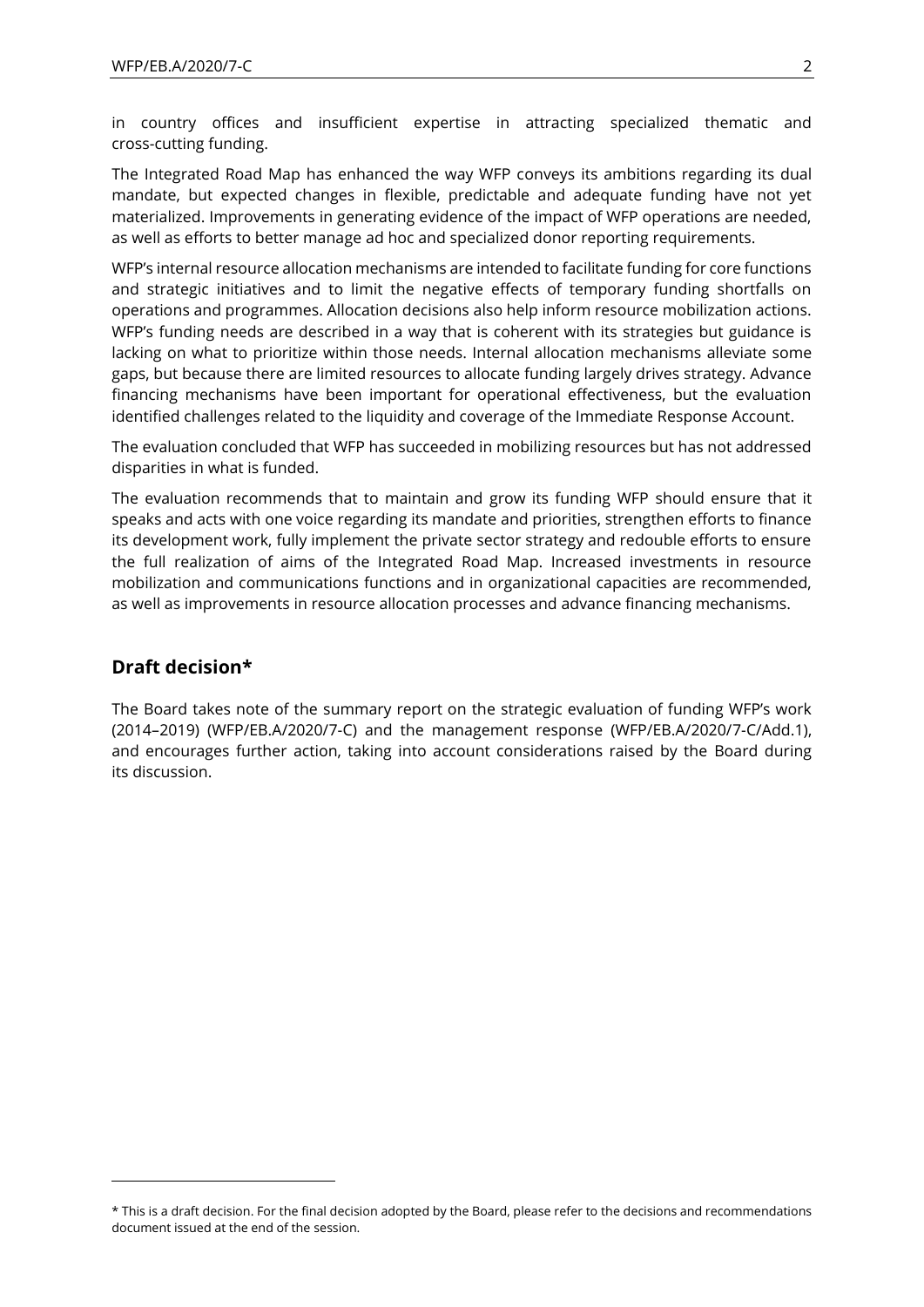## **Introduction and evaluation features**

- 1. This strategic evaluation was commissioned by the WFP Office of Evaluation. It assessed the quality and results of the efforts made by WFP between 2014 and 2019 to secure adequate and appropriate funding for its work towards achieving zero hunger, and it sought to determine why WFP has or has not been able to fund its work in order to draw lessons for the future.
- 2. The evaluation serves the dual purposes of learning and accountability. The evaluation covered all types of WFP funding and resourcing for all areas of its work.<sup>1</sup> It set out to answer four main evaluation questions:
	- ➢ Has WFP developed a comprehensive, coherent and effective policy framework, strategy and organizational structure to ensure adequate and appropriate funding for its work?
	- $\triangleright$  Has WFP successfully implemented the tools, approaches, incentives and individual capacities to attract adequate and appropriate funding for its work, including from private sources?
	- $\triangleright$  Has the move to the Integrated Road Map (IRM) helped or hindered the mobilization of adequate and appropriate resources, and what opportunities are there for the future?
	- $\triangleright$  Have WFP's internal resource allocation mechanisms helped it to meet its priority needs on time?
- 3. A conceptual framework (see summary in figure 1) was designed to guide the evaluation. It was used alongside the evaluation questions to focus on the most important processes, activities, actors and expected outcomes involved in funding the work of WFP.



#### **Figure 1: Summary of evaluation conceptual framework**

4. The evaluation was conducted between May 2019 and March 2020. An inception phase was followed by data and document reviews. Nearly 400 stakeholder interviews were conducted at headquarters and in eight country offices, all six regional bureaux and ten donor capitals (figure 2). A comparative study covered nine other organizations, drawing on publicly

<sup>1</sup> For the purposes of the evaluation, WFP's work is broadly defined as its programme of work and its support functions, as the latter directly enable and support the quality of programming.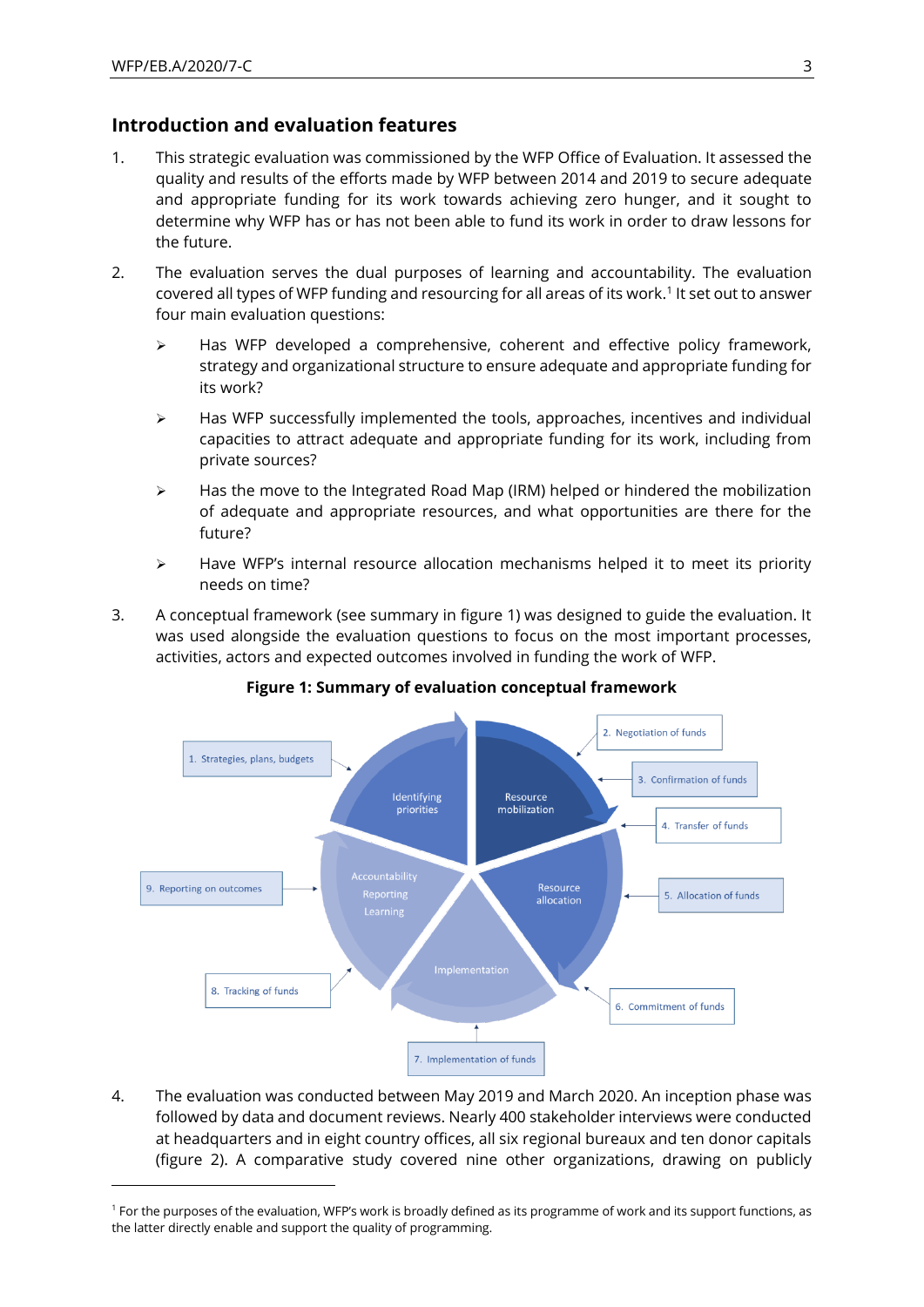available quantitative data, documents and interviews. Evaluation data was triangulated across methods and sources, analysed and validated during a global debrief and a one-day consultative workshop.





5. The primary intended users of the evaluation are the WFP Executive Board; senior management; staff in headquarters, global offices, regional bureaux and country offices; donor partners; government partners; private sector partners; and other interested parties.

#### **Context**

6. Following decades of steady decline, world hunger increased in 2018 for the third consecutive year, with more than 821 million people chronically undernourished<sup>2</sup> and over 113 million people in 53 countries experiencing acute hunger, with around two thirds of the latter living in areas affected by conflict or insecurity.<sup>3</sup>

<sup>&</sup>lt;sup>2</sup> Food and Agriculture Organization of the United Nations, International Fund for Agricultural Development, United Nations Children's Fund, WFP and World Health Organization. 2019. *The State of Food Security and Nutrition in the World 2019. Safeguarding against economic slowdowns and downturns*. [https://www.wfp.org/publications/2019-state-food-security-and](https://www.wfp.org/publications/2019-state-food-security-and-nutrition-world-sofi-safeguarding-against-economic)[nutrition-world-sofi-safeguarding-against-economic.](https://www.wfp.org/publications/2019-state-food-security-and-nutrition-world-sofi-safeguarding-against-economic)

<sup>3</sup> WFP. 2019. *WFP Management Plan (2020–2022)* (WFP/EB.2/2019/5-A/1). [https://docs.wfp.org/api/documents/WFP-](https://docs.wfp.org/api/documents/WFP-0000108558/download/)[0000108558/download/.](https://docs.wfp.org/api/documents/WFP-0000108558/download/)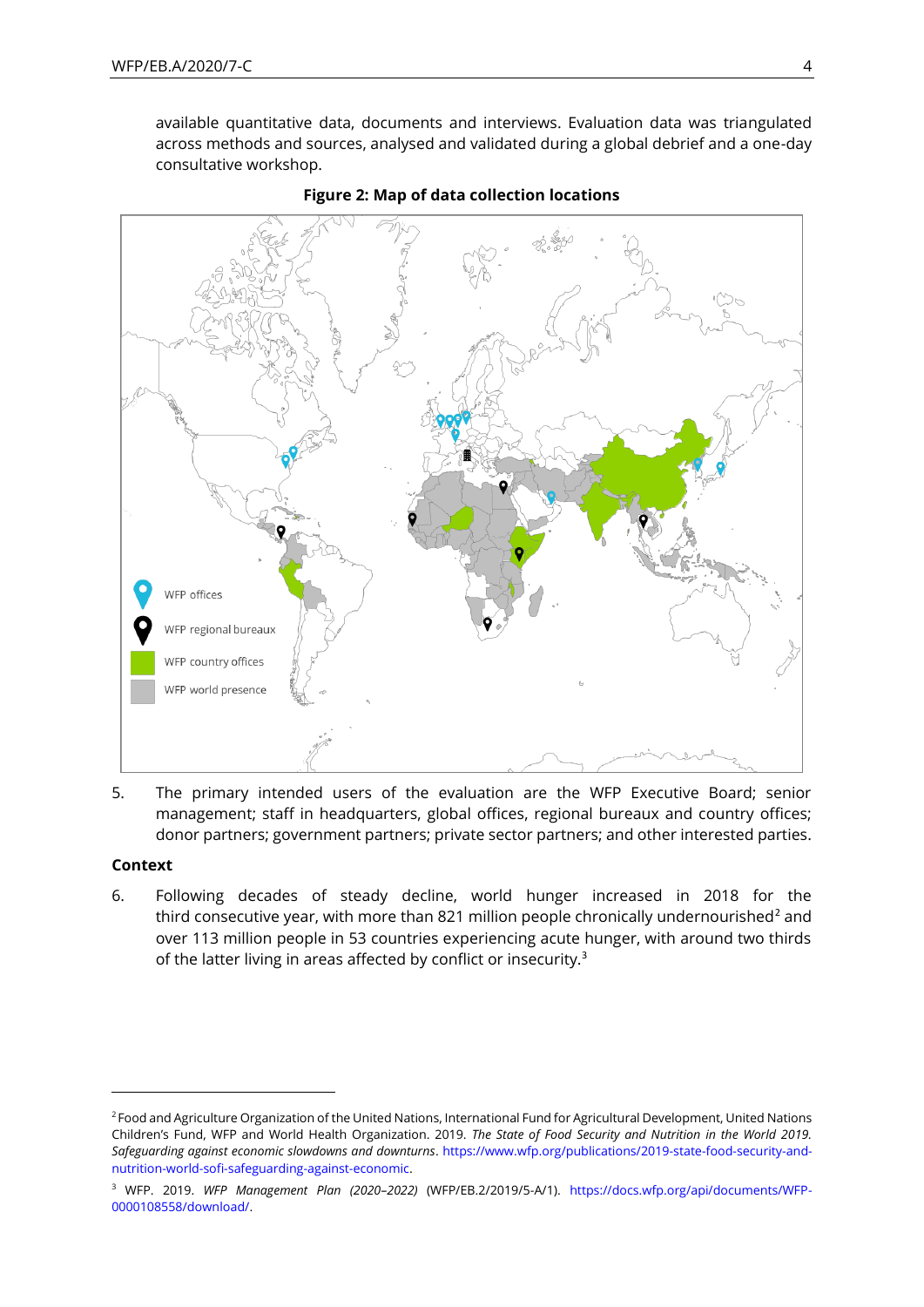- 7. The United Nations Secretary-General's Strategy for Financing the 2030 Agenda for Sustainable Development (2018–2021) estimates that between USD 5 and USD 7 trillion will be needed<sup>4</sup> and concludes that raising that amount will require broader partnerships, new financing models and additional funding from the public and private sectors.
- 8. In response to development challenges, official development assistance from members of the Development Assistance Committee of the Organisation for Economic Co-operation and Development rose to a high of USD 152.8 billion in 2019, although the pace of growth in official development assistance in recent years has slowed. International humanitarian assistance increased by USD 28.9 billion in 2018; while that was the fifth consecutive annual increase, the rate of increase was lower, than in previous years.<sup>5</sup>
- 9. Funding for WFP's work has increased dramatically over the course of the last two decades in response to increasing humanitarian needs, driven by contributions to responses to large-scale and high-profile emergencies (figure 3). Nonetheless, a large funding gap remains.



**Figure 3: Volume of contributions to WFP and selected Level 3 emergencies**

*Source:* WINGS data as of 31 January 2020

Notes: The selected L3 emergencies are Syria +5 (2013–present, noting that the +5 countries lost L3 status in March 2019); Yemen (2015–present, noting that L3 emergency was only declared on 3 July 2015); and South Sudan (2014–present).

10. Much of WFP's funding comes from a relatively small pool of government donors (figure 4), and private sector contributions have declined in the last decade. This is in contrast to a number of comparable United Nations organizations that have seen a growth in their private income, particularly from individuals.

<sup>4</sup> United Nations Conference on Trade and Development. 2014. *World Investment Report 2014*. [https://unctad.org/en/PublicationsLibrary/wir2014\\_en.pdf.](https://unctad.org/en/PublicationsLibrary/wir2014_en.pdf) A more recent report estimates a funding gap of USD 400 billion per year for low-income developing countries: see United Nations Sustainable Development Solutions Network. 2019. *SDG Costing & Financing for Low-Income Developing Countries*. [https://irp](https://irp-cdn.multiscreensite.com/be6d1d56/files/uploaded/FINAL_SDG%20Costing%20%26%20Finance%20for%20LIDCS%2028%20Oct.pdf)[cdn.multiscreensite.com/be6d1d56/files/uploaded/FINAL\\_SDG%20Costing%20%26%20Finance%20for%20LIDCS%2028%](https://irp-cdn.multiscreensite.com/be6d1d56/files/uploaded/FINAL_SDG%20Costing%20%26%20Finance%20for%20LIDCS%2028%20Oct.pdf) [20Oct.pdf.](https://irp-cdn.multiscreensite.com/be6d1d56/files/uploaded/FINAL_SDG%20Costing%20%26%20Finance%20for%20LIDCS%2028%20Oct.pdf)

<sup>5</sup> Development Initiatives. 2019. *Global Humanitarian Assistance Report 2019*. [https://devinit.org/publications/global](https://devinit.org/publications/global-humanitarian-assistance-report-2019/#downloads)[humanitarian-assistance-report-2019/#downloads.](https://devinit.org/publications/global-humanitarian-assistance-report-2019/#downloads)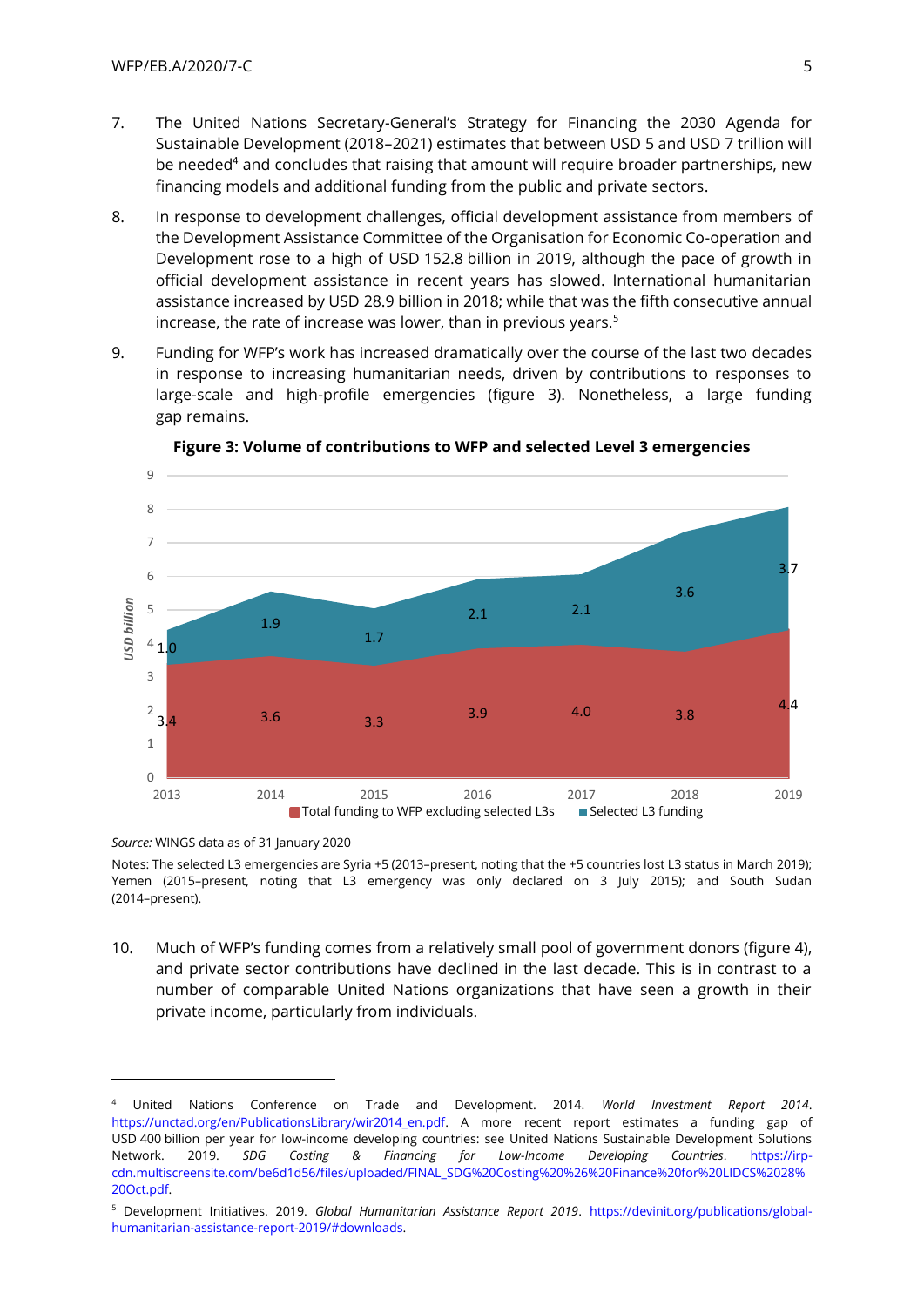

**Figure 4: Concentration of funding by top donors**

*Source:* WINGS database as of 10 September 2019. Notes: Data is in constant prices.

11. While the volume of funding received as part of multi-year commitments from donors has increased over recent years, the percentage of short-term contracts has also increased (figure  $5$ ). $<sup>6</sup>$ </sup>



**Figure 5: Volume of contributions to WFP by expenditure timeframe, 2010–2019**

*Source:* WINGS data as of 31 January 2020

- 12. The vast majority of WFP funding is earmarked: 94 percent in 2018 was directed (as opposed to flexible, multilateral), and 84 percent of directed contributions were earmarked to the activity level, although this share fell to 71 percent in 2019.
- 13. The past three WFP strategic plans have provided direction related to the funding of the organization's work, including by identifying challenges in the funding environment and underscoring the importance of flexible and long-term funding. The WFP Strategic Plan  $(2017-2021)^7$  aligns WFP priorities with the Sustainable Development Goals (SDGs), particularly SDGs 2 and 17, and reaffirms the dual mandate of WFP organized around three focus areas: crisis response, building resilience and root causes. A number of WFP strategies and policies also provide a foundation for WFP's approach to funding.

<sup>6</sup> WFP's definition of multi-year commitments are funds committed on a certain date which WFP can predictably count on in the following years. They are registered within WFP's systems as separate grants – one for each year of the agreement. <sup>7</sup> WFP/EB.2/2016/4-A/1/Rev.2[\\* https://docs.wfp.org/api/documents/WFP-0000037196/download/.](https://docs.wfp.org/api/documents/WFP-0000037196/download/)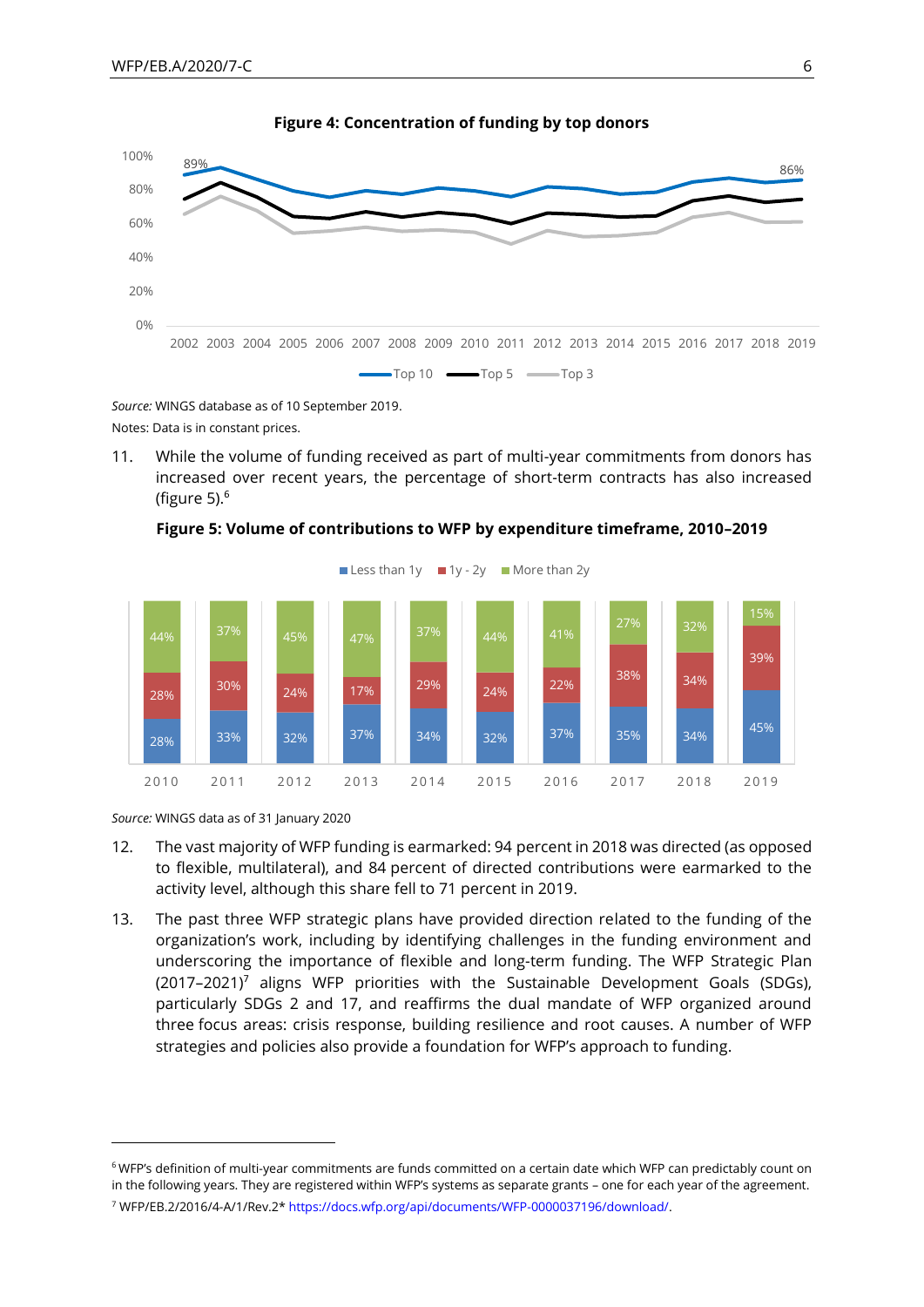- 14. Regional bureaux, country offices and global offices have clear responsibilities to support fundraising. In addition, various units at WFP headquarters are responsible for the oversight and coordination of resource mobilization. The Strategic Resource Allocation Committee (SRAC) serves as the lead in the formulation of recommendations to the Executive Director regarding the allocation of flexible funding received by WFP.<sup>8</sup>
- 15. Trust funds serve as vehicles for attracting donor funding for specific initiatives; special accounts enable WFP to finance corporate and business services and support activities that do not fall within the scope of country strategic plans (CSPs). Given WFP's dependence on somewhat unpredictable voluntary contributions, the organization has established advance financing mechanisms, including the Immediate Response Account and the Internal Project Lending Facility.

## **Findings**

#### **Evaluation question 1: To what extent has WFP developed a comprehensive, coherent and effective policy framework, strategy and organizational structure to ensure adequate and appropriate funding for its work?**

- 16. WFP's budget has grown significantly in line with the increase in humanitarian need and the resulting large contributions to major emergency responses. The continuity of that funding is highly uncertain, however, because of volatility in the funding environment and overdependence on a small pool of donors. The organization has taken several measures to minimize risks, including efforts to diversify the funding base and the cautious management of the programme support and administrative (PSA) budget. The true running costs of WFP are not reported in a consolidated way that captures operational costs both within and outside the PSA budget; this complicates the task of understanding the scale of the risk and instituting appropriate risk mitigation measures.
- 17. 'Adequate' and 'appropriate' are relative terms when applied to funding, and the scale of the funding gap is debated within WFP. What is clear is the impact of funding shortages on operations, particularly for smaller and less visible crises and for resilience and development activities. Donor reactions to the funding gap are mixed, and some are sceptical about the role of WFP beyond emergency response. Internal stakeholders have various perspectives on priorities within WFP's dual mandate.
- 18. WFP has no overarching funding strategy, but this is not perceived by stakeholders to have had a negative impact on resource mobilization. While WFP's success in private fundraising has been limited to date, the recently adopted private sector strategy is an important addition.<sup>9</sup> This new strategy and investment commitments seem likely to generate results in line with the timeline and targets approved by the Executive Board.

<sup>&</sup>lt;sup>8</sup> Two types of revenue provide flexibility for WFP's internal resource allocation: the income captured by applying the indirect support cost rate to contributions; and multilateral (unearmarked or lightly earmarked) contributions. Indirect support cost income is used to fund the PSA budget.

<sup>9</sup> The WFP "Private-sector partnerships and fundraising strategy (2020–2025)" (WFP/EB.2/2019/4-A/Rev.1) distinguishes between strengthening technical partnerships with businesses for their expertise, capability and advocacy support; increased efforts to generate funding from individuals; and more engagement with foundations to leverage both funding and expertise.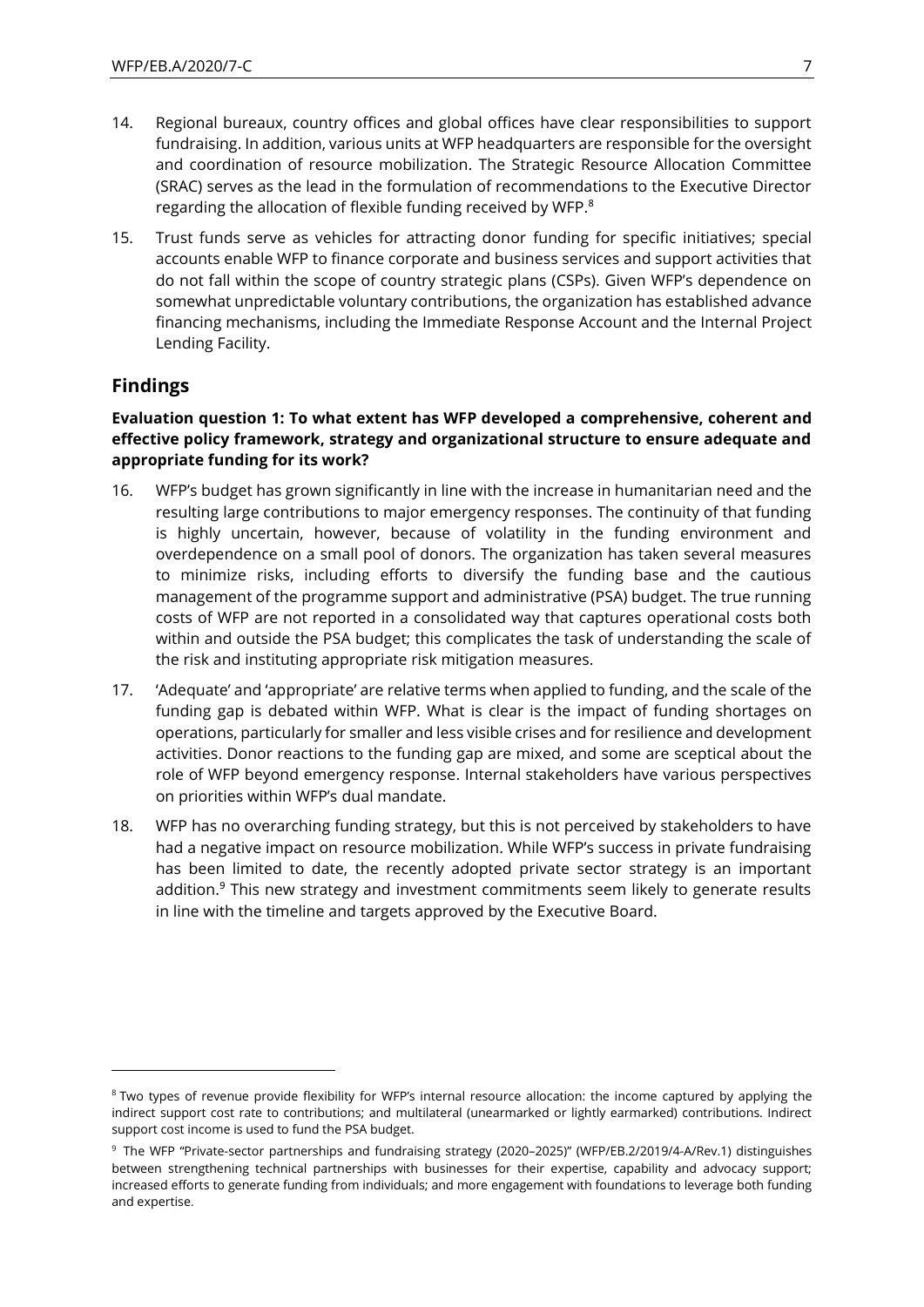19. The architecture, legal framework and governance arrangements of WFP have enabled the organization to take multiple, largely successful, approaches to resource mobilization. Greater impact could be achieved through better use of different WFP offices and structures, including global offices and friends of WFP associations. Some country offices have struggled to raise adequate funding and a competitive environment for resources exists at headquarters due to a lack of internal coherence and prioritization.

**Evaluation question 2: To what extent has WFP successfully implemented the tools, approaches, incentives and individual capacities to attract adequate and appropriate funding for WFP's work, including from private sources?**

20. WFP has made good use of humanitarian funding mechanisms, including pooled funds (figure 6), but has not yet been successful in tapping into development financing at scale, partly due to challenges to effective communication with regard to WFP's dual mandate. There is potential for more progress in this area, particularly if success is measured through strengthened partnerships and the leveraging of funding rather than solely through development contributions secured for WFP's own programmes.



**Figure 6: Top recipients of funding from the Central Emergency Response Fund**

*Source:* Central Emergency Response Fund

- 21. The WFP brand is relatively unknown among the general public, an issue that will need to be addressed if contributions from individuals are to increase as foreseen in the private sector strategy. Communications and marketing efforts have also focused primarily on emergency response activities rather than resilience and development work.
- 22. WFP's approach to innovative financing has generated some successes, particularly in forecast-based funding, but it is difficult to estimate the potential value of such opportunities. Approaches have been piecemeal and WFP risks falling behind its peers in other areas such as Islamic social finance.<sup>10</sup> A clear strategy, strong leadership, specialist expertise, resources, patience and an acceptance of possible failure are all required if WFP is to take a more proactive leadership role in exploring and accessing innovative financing.

 $10$  Islamic social finance is not new, but it is a relatively untapped source of funding for the international humanitarian community, particularly for United Nations agencies. It is covered here under the heading of innovative finance.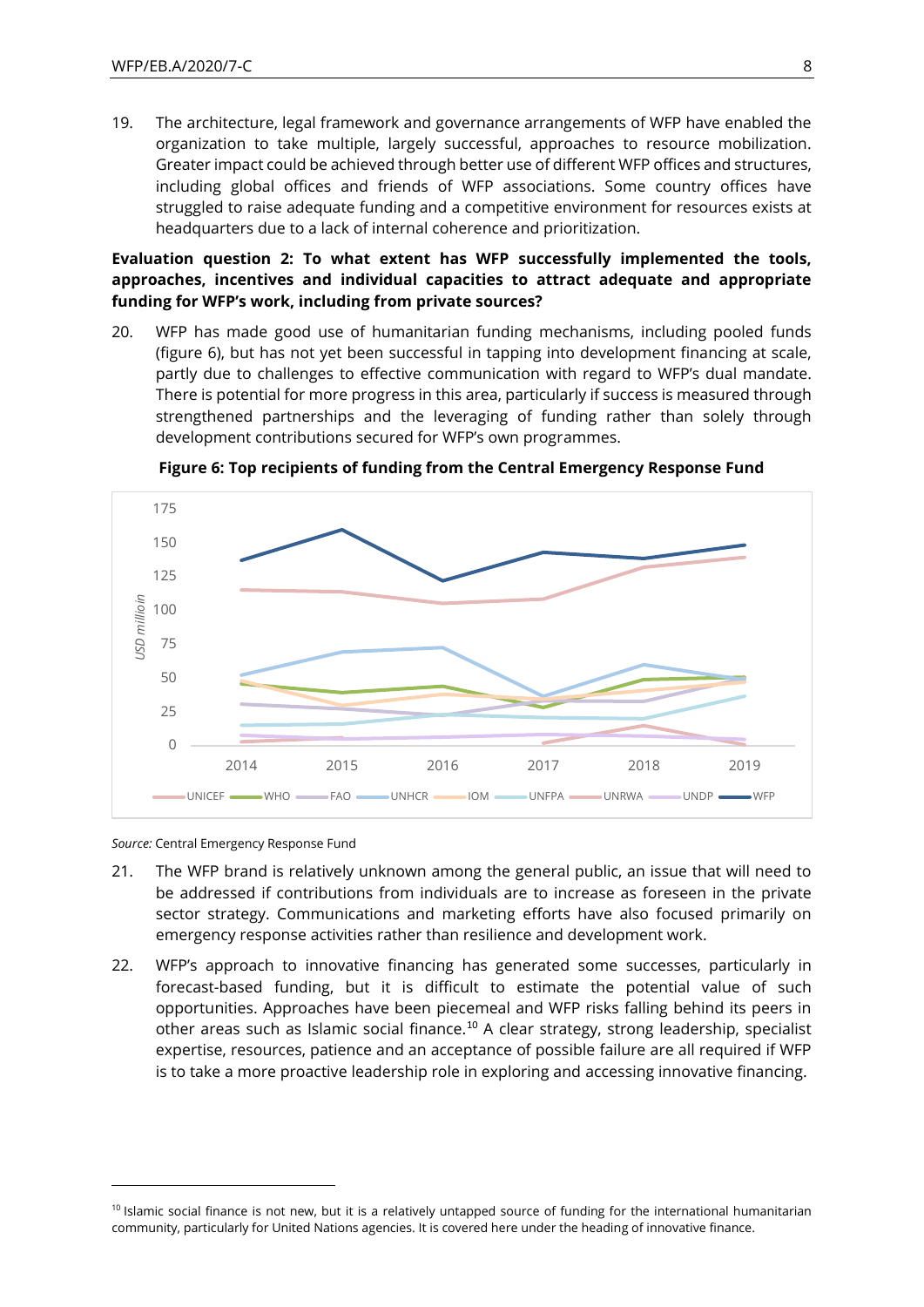- 23. WFP's participation in joint programming and resource mobilization, as well as its willingness to engage in United Nations reform processes, are in evidence but have not yet generated significant funding. More significant impact can be expected as the reforms gather speed, which shows the need for sustained WFP engagement in the processes.
- 24. WFP has taken considerable steps to improve how it works, introducing innovations for addressing food insecurity and malnutrition, improving efficiency and partnering more effectively with local and national actors. These efforts have generally been appreciated by external stakeholders but have not yet resulted in more or different funding.
- 25. Investments in the development and use of tools has given WFP good visibility with regard to incoming contributions, forthcoming funding and predicted gaps. New fundraising tools, including digital platforms for individual giving, have the potential to help WFP to achieve its private fundraising ambitions.
- 26. Capacity gaps exist within WFP that prevent it from attracting more adequate and appropriate funding. Country offices are stretched, particularly smaller ones, and require additional support from regional bureaux and headquarters, especially when it comes to strengthening partnerships and accessing development and private sector funding. Approaches that seek to clarify how WFP's existing financing contributes to change in areas such as gender and climate change, such as the gender-responsive budgeting exercise, are positive. However, a lack of capacity related to specific themes and cross-cutting issues has hampered WFP's ability to attract specialized funding.

#### **Evaluation question 3: To what extent has the move to the IRM helped or hindered the mobilization of adequate and appropriate resources and what opportunities are there for the future?**

- 27. The IRM has helped WFP to better articulate its ambitions from activity to outcome level and has brought more cohesion to the narrative regarding WFP's dual mandate. While donors were generally positive about CSPs, the plans have not sparked funding changes because of other contributing factors. Expectations among some at WFP that the IRM would result in more comprehensive donor support for the organization's work in emergencies, resilience and development have not been realized, and the resulting mismatch with donor expectations may be unhelpful to the way WFP partners with donors.
- 28. WFP has not yet experienced the expected increases in unearmarked and multi-year funding and their related benefits in terms of flexibility, continuity and predictability. Such changes take time and are influenced by different factors, many beyond the control of WFP. Country offices have taken various steps to attract additional resources and create flexibility within existing budgets.
- 29. The WFP Strategic Plan (2017–2021) sets the direction for the organization and provides a line of sight for the preparation and implementation of CSPs. Improvements in WFP's ability to report on results and the impact of its work, as well as greater willingness on the part of donors to reduce ad hoc and specific reporting requirements, would help WFP demonstrate what it can contribute in different contexts, making the case for more and better funding in the future.
- 30. Securing financing on behalf of governments in support of national development priorities has not been a major focus of WFP's work and such efforts are largely undocumented. Looking ahead, clearer targets and indicators for leveraging funding to contribute to the SDGs on behalf of recipient governments will provide more direction for the organization.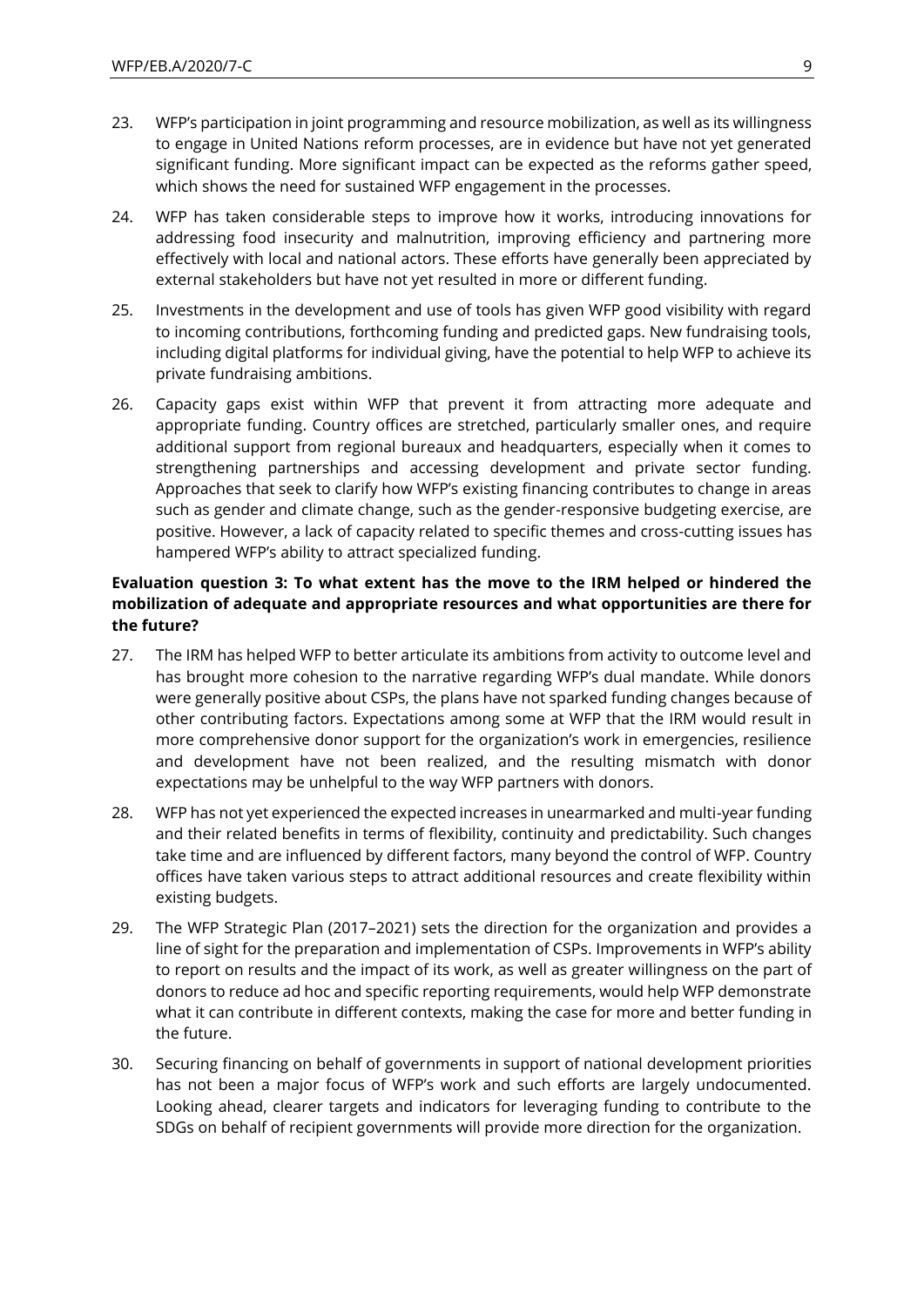#### **Evaluation question 4: To what extent do WFP's internal resource allocation mechanisms help meet the organization's priority needs on time?**

- 31. WFP's internal resource allocation mechanisms are intended to ensure funding for core functions and strategic initiatives and to limit the negative effects of temporary funding shortfalls on operations and programmes. Allocation decisions also help inform resource mobilization actions. The funding needs of WFP are broadly aligned with its strategies and plans but there is a lack of strategic guidance on what to prioritize within those needs when communicating with donors. Evidence of urgent humanitarian need, combined with limited resources and donor restrictions, has ensured funding for large-scale emergencies, whereas smaller and less visible crises and resilience and development activities face significant funding shortfalls. Gaps have been somewhat alleviated by internal allocation mechanisms but not on the scale necessary to address imbalances in funding. Coupled with dependence on government donors, the funding model by its nature has allowed donor preferences to influence prioritization, with funding driving strategy rather than the other way around.
- 32. Adjustments in the PSA budget have resulted in moderately more funding going to country offices and a proportional decrease in headquarters allocations, in line with agreed priorities (figure 7). Where funding for particular headquarters departments has increased, it has generally reflected corporate priorities. Where gaps have emerged, they have been filled by short-term and unsustainable critical corporate initiatives funded from the PSA Equalization Account or earmarked contributions from donors.



### **Figure 7: Nominal programme support and administrative budget allocations by organizational level**

CO<sub>s</sub> RB HQ

*Source:* WFP management plans

- 33. The inability of WFP to apply flexible indirect support cost rates has made it less competitive than other organizations, including when attempting to access innovative financing. This is likely to become increasingly relevant as discussions on value for money within the funding chain continue and affect donor decision making.
- 34. WFP's advance financing mechanisms have facilitated more timely and effective responses and enhanced the operational effectiveness of the organization. Advance financing has worked more effectively for large and highly visible emergencies with clear life-saving imperatives, and less so for small-scale crises and resilience and development activities. The Immediate Response Account has faced liquidity challenges (figure 8), and its scope does not adequately cover the preparedness and anticipatory action elements of WFP's emergency work or mandated common services. The Global Commodity Management Facility enables efficiency gains through the supply chain (for example by reducing lead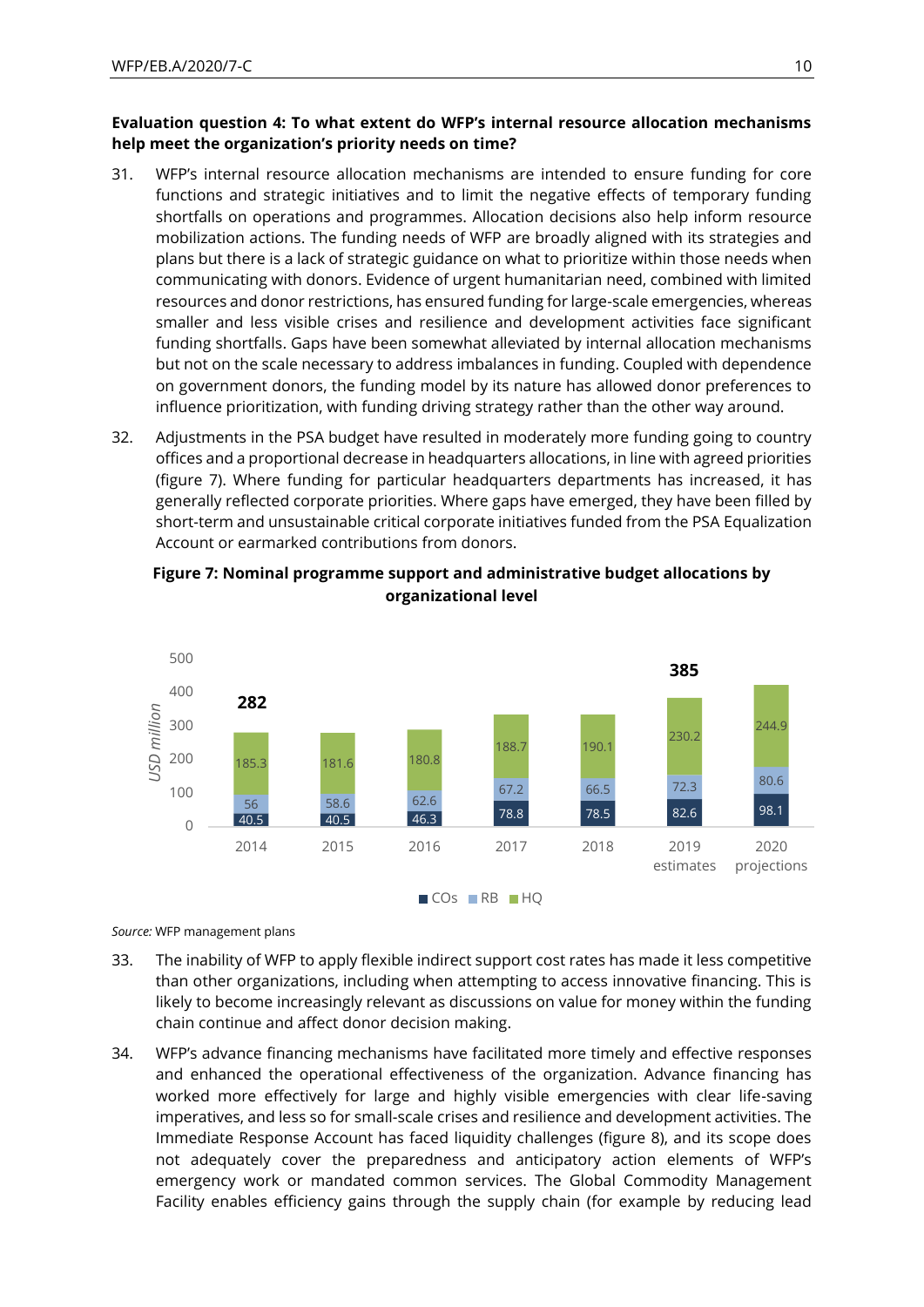time). Clearer communication from the SRAC and more transparent decision making criteria are required to increase accountability for advance financing and allocation decisions.<sup>11</sup>





*Source:* WFP. 2019. Report on the utilization of WFP's advance financing mechanisms during the period 1 January–31 December 2018 (WFP/EB.A/2019/6-H/1).

35. The forthcoming bottom-up strategic budgeting exercise is an opportunity for WFP to fundamentally reassess how it allocates its internal resources, ensuring adequate and appropriate levels of funding for recalibrated roles and responsibilities across the organization.

### **Conclusions**

- 36. **Conclusion 1:** WFP has performed well within a constrained funding environment in terms of the volume of funding that it has raised. However, the trend in total funding masks disparities between large, well-funded emergencies and other crisis-affected situations, as well as WFP's portfolio of resilience and development work. Donor commitments to provide more predictable and flexible funding have not yet had an impact on WFP's funding, which still operates on short-term funding cycles with little room for internal prioritization. The organization's ability to access long-term development financing at scale is hampered by a lack of expertise and strong competition, coupled with more stringent, time-consuming and unfamiliar application processes.
- 37. **Conclusion 2:** WFP's funding model is risky and not fully suited to the changing funding environment in which it operates. Total dependence on voluntary contributions (predominantly provided by a small number of government donors) means that WFP is particularly vulnerable to donor perceptions of priorities within its mandate, short-term donor funding cycles and shifts in donor budgets and priorities. An emphasis on funding from government sources rather than private donors has further limited WFP's flexibility, and future ambitions for growing private sector contributions are constrained by the level of investment that the organization (in particular the Executive Board) is prepared to make. For innovative financing, it will be important for WFP to engage in a structured way – at the policy and technical levels – to fully capitalize on opportunities to fill the funding gap. The architecture of WFP is largely appropriate for ensuring adequate funding, but various WFP offices have developed organically rather than by design, and some funding efforts have been highly dependent on specific individuals.

<sup>&</sup>lt;sup>11</sup> Work is under way to revise the SRAC criteria and processes to ensure a more standardized and transparent approach.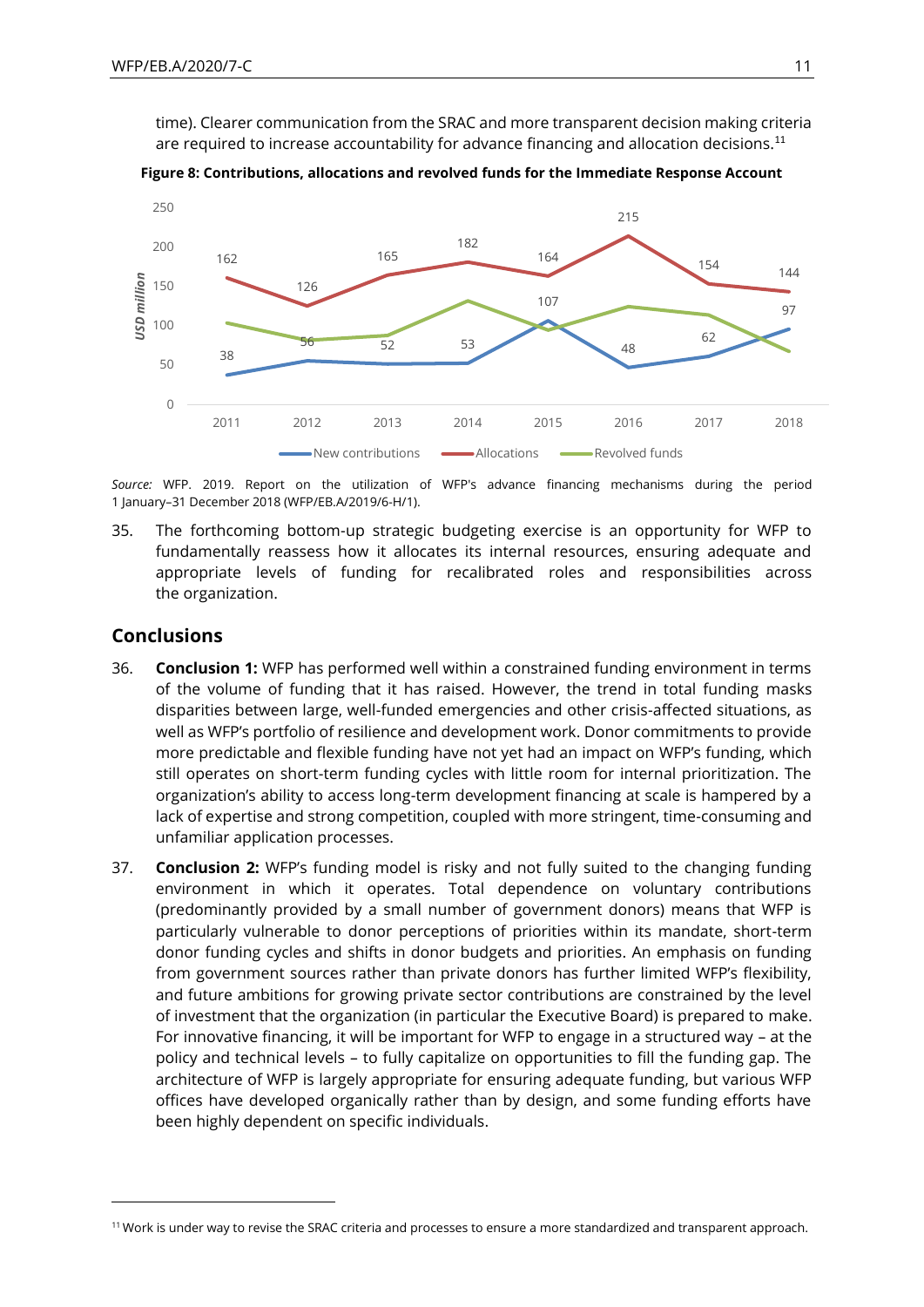- 38. **Conclusion 3:** The IRM has heralded a shift in WFP's ambitions, changing the way that it describes its role and improving transparency. Funding, however, has not yet fully followed suit. Differing internal and external views on relative funding priorities persist, particularly between funding for large-scale emergencies and WFP's other work. Communication and marketing efforts predominantly centre around WFP's better-known role in large-scale emergency response. The perception among some that promises about flexible and predictable funding for the humanitarian–development–peacebuilding nexus have been broken, as well as increasing donor expectations for detailed and specific reporting, have contributed to an unrealistic set of expectations on the part of both WFP and donors. Some unexpected problems require attention, including through efforts to link resources to results and investments in evidence generation. Internal resource allocation decisions also need to be more timely and transparent.
- 39. **Conclusion 4:** WFP's funding ambitions are not entirely realistic and are often not backed up by commensurate efforts to achieve them. The funding gap dominates communications with donors and emphasizes dollars over people. The ambition to reach 80 or 100 percent of WFP's needs-based funding target is somewhat balanced by efforts to determine budgets based on forecasted contributions at the country level, but this has not yet translated into a more realistic prioritization of top-line, strategic objectives. The rhetoric regarding flexible funding has alienated some donors by failing to acknowledge the value of earmarked contributions. Finally, there is no clear consensus within WFP on the financial requirements for the organization's development work, and conflicting messages are communicated regarding the funding gap that it seeks to fill, including whether it does so solely for its own development-oriented ambitions or also to stimulate broader financing for national actors.
- 40. **Conclusion 5:** Internal capacity for partnerships, resource mobilization and related functions is limited, particularly at the country office level. Fundraising falls within the responsibilities of many WFP staff, an approach that has largely been effective but has required a coordinated and coherent approach. More oversight, leadership and clarity on relative priorities is required in order to maximize efforts and minimize the risk of WFP competing against itself for the same funding sources. Professionalization of the partnerships and resource mobilization function would help to build a stronger cadre of experts within the organization. A shortage of expertise on specific topics, such as gender and climate change, and on innovative financing has prevented WFP from developing new partnerships, tapping into dedicated resources on particular themes and accessing new funding sources at scale. Strong systems are in place within WFP to track, analyse and manage available resources and gaps, with more potential for them to be used strategically to identify and capitalize on emerging funding opportunities.
- 41. **Conclusion 6:** Because WFP has limited opportunities to allocate resources internally, its ambition to have strategic priorities drive funding decisions is frustrated. The relative hierarchy of corporate priorities is not always clear, increasing the likelihood that funding will drive strategy rather than the other way around. Advance financing mechanisms have been critical in allowing WFP some control over its resource priorities, but large-scale emergencies have been prioritized. In addition, challenges related to funding for the Immediate Response Account, and limited scope of the account, mean that it does not provide the full amount of advance financing needed for WFP's emergency work. Core function resource requirements deserve to be reviewed in the light of WFP's growth and organizational changes, as is planned for 2020, along with a reconsideration of the flexibility of the indirect support cost rate.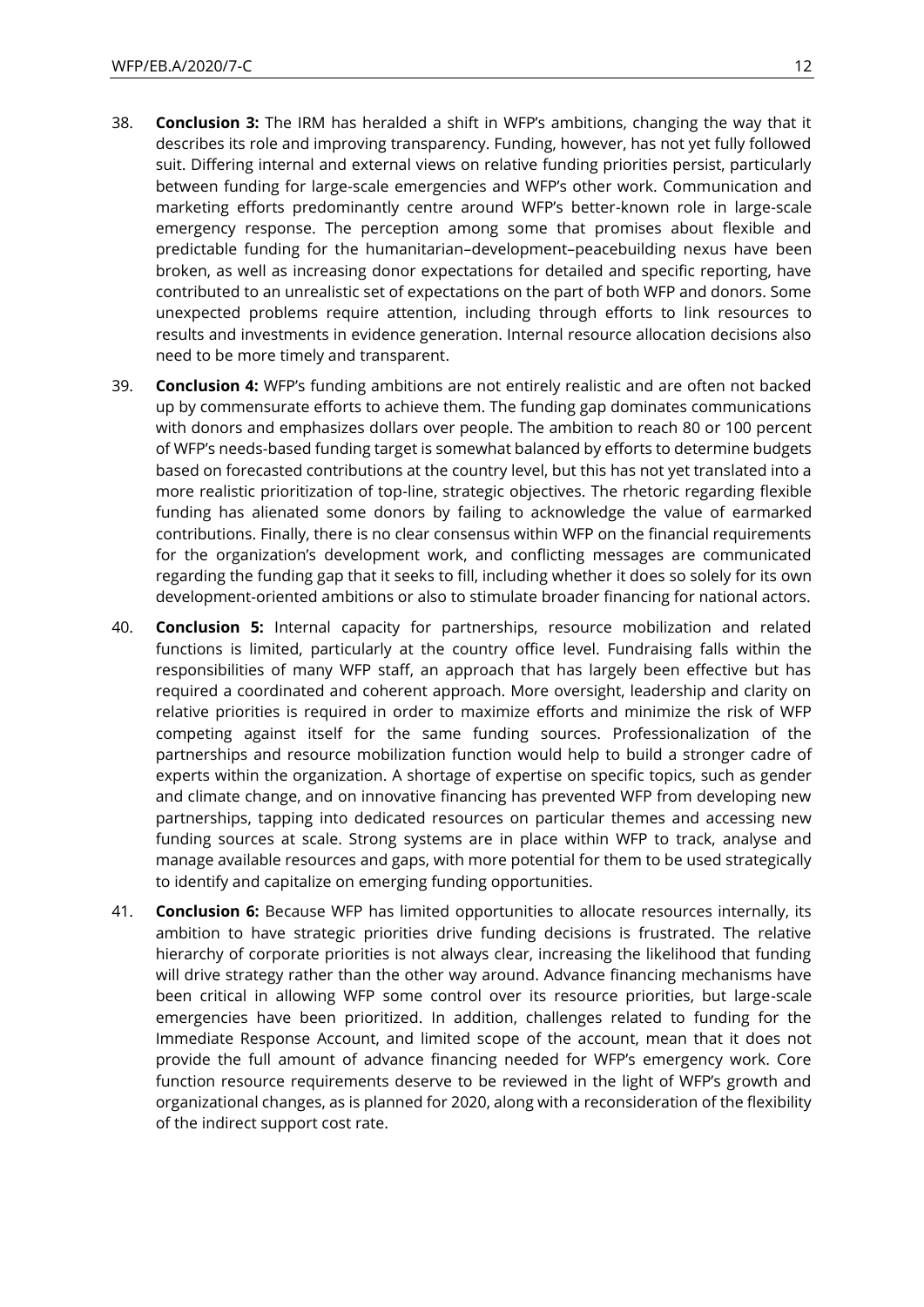# **Recommendations**

| <b>Recommendation 1</b>                                                                                                                                                                                                                                                                                                                                                                                                                                                                                                                                                                                                                                                                                                                                                                                                                                                                                                                                                                                                                                                                                                                                                                                                                                                                                                                                                                                                    | <b>Responsibility</b>                                                                                                                                                                                                                | Implementation<br>deadline |
|----------------------------------------------------------------------------------------------------------------------------------------------------------------------------------------------------------------------------------------------------------------------------------------------------------------------------------------------------------------------------------------------------------------------------------------------------------------------------------------------------------------------------------------------------------------------------------------------------------------------------------------------------------------------------------------------------------------------------------------------------------------------------------------------------------------------------------------------------------------------------------------------------------------------------------------------------------------------------------------------------------------------------------------------------------------------------------------------------------------------------------------------------------------------------------------------------------------------------------------------------------------------------------------------------------------------------------------------------------------------------------------------------------------------------|--------------------------------------------------------------------------------------------------------------------------------------------------------------------------------------------------------------------------------------|----------------------------|
| WFP should take a collaborative approach to developing its next<br>strategic plan that allows the organization to clearly articulate<br>with one voice its full mandate and priorities for ending<br>hunger and improving nutrition and act accordingly.<br>The process of developing the next strategic plan, as well as<br>a)<br>the next plan itself, should provide direction on the link<br>between what WFP wants to achieve and the funding<br>ambitions, priorities and approaches of the organization.<br>The next strategic plan should:<br>b)<br>stress the importance of maintaining WFP's capacity to<br>respond to all types of emergencies and increasing<br>objectives<br>funding,<br>with<br>for<br>funding<br>related<br>anticipatory action<br>preparedness,<br>and<br>response,<br>including in contexts that receive less attention.<br>elaborate new approaches to working in partnership in<br>$\bullet$<br>protracted crises and for resilience building, including<br>with international financial institutions in middle-income<br>countries, to highlight the operational and funding<br>requirements of WFP's work at the nexus of<br>humanitarian, peacebuilding and development.<br>include a coherent and holistic narrative regarding WFP's<br>contributions to sustainable development and related<br>funding ambitions that integrate advancements in<br>various programming approaches. | Assistant<br>Executive<br>Director,<br>Programme<br>and Policy<br>Development<br>Department,<br>with the<br>collaboration of<br>the Office of<br>the Deputy<br>Executive<br>Director and<br>the Oversight<br>and Policy<br>Committee | November 2020              |
| Rationale: Cultural changes at WFP that began with the shift from food aid to food assistance are still<br>incomplete. WFP needs to present a unified narrative and act in a unified way in support of its full mandate<br>to better secure funding for all components of its work. The development of the next strategic plan is an<br>opportunity to reinforce why and how WFP can contribute to crisis response, resilience building and work<br>to address root causes. Establishing clear relative funding priorities can provide direction for resource<br>mobilization and enhance coherence and coordination.                                                                                                                                                                                                                                                                                                                                                                                                                                                                                                                                                                                                                                                                                                                                                                                                      |                                                                                                                                                                                                                                      |                            |

Linked to conclusions 3 and 4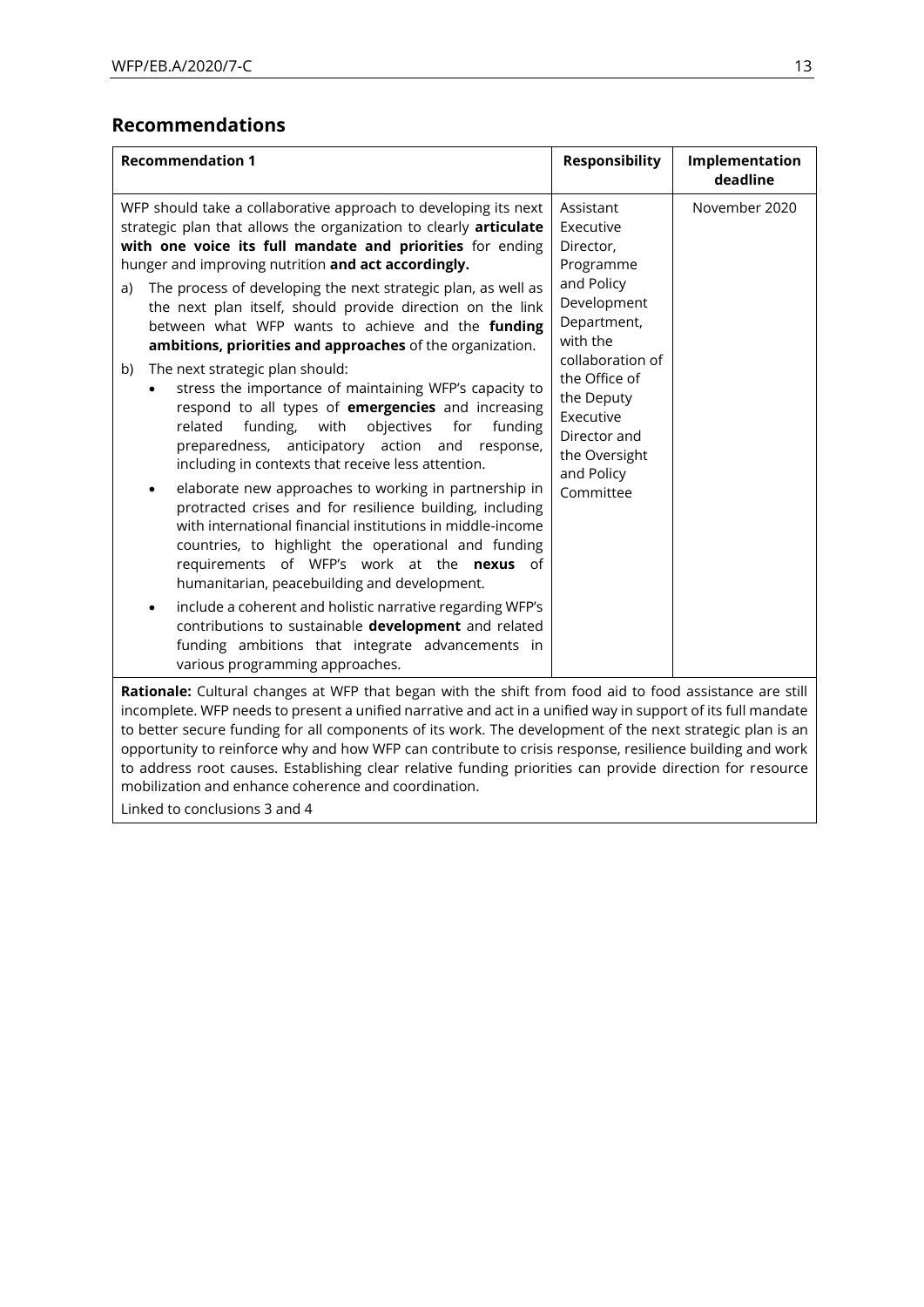| <b>Recommendation 2</b>                                                                                                                                                                                                                                                                                                                                                                                                                                                                                                                                                                                                                                                                                                                                                                                               | <b>Responsibility</b>                                                                                                                                                                                                         | Implementation<br>deadline |
|-----------------------------------------------------------------------------------------------------------------------------------------------------------------------------------------------------------------------------------------------------------------------------------------------------------------------------------------------------------------------------------------------------------------------------------------------------------------------------------------------------------------------------------------------------------------------------------------------------------------------------------------------------------------------------------------------------------------------------------------------------------------------------------------------------------------------|-------------------------------------------------------------------------------------------------------------------------------------------------------------------------------------------------------------------------------|----------------------------|
| WFP should strengthen the foundation for financing its work in<br>changing lives and for financing national efforts to achieve the<br><b>SDGs</b> . To that end it should:<br>develop a consolidated plan for and approach to accessing<br>a)<br>development financing, including clarity on potential sources<br>and requirements, and investigate options for substantially<br>different financing models.<br>invest in the organizational capacity needed to better position<br>b)<br>itself and enhance partnerships with development funders<br>and engage in development forums globally and at the<br>regional and country levels, including through greater<br>investment in policy advice, evidence generation and capacity<br>strengthening.<br>clarify its ambition for brokering direct development<br>C) | Assistant<br>Executive<br>Director,<br>Partnerships<br>and Advocacy<br>Department,<br>with the<br>collaboration of<br>the Programme<br>and Policy<br>Development<br>Department,<br>regional<br>bureaux and<br>country offices | February 2021              |
| financing for national partners aligned with WFP Strategic<br>Result 7 and SDG 17.3 and for institutionalizing the approach,<br>including through methods for documenting its contributions<br>to the indirect results of such partnerships, funding this<br>element of its work and tracking forecasted and actual<br>funding.                                                                                                                                                                                                                                                                                                                                                                                                                                                                                       |                                                                                                                                                                                                                               |                            |
| Rationale: WFP's culture and systems are largely oriented towards short-term humanitarian funding, not<br>the long-term perspectives and patience required to access development funds. WFP needs to redouble its                                                                                                                                                                                                                                                                                                                                                                                                                                                                                                                                                                                                     |                                                                                                                                                                                                                               |                            |

the long-term perspectives and patience required to access development funds. WFP needs to redouble its efforts to access development financing to support its work to change lives. This will require training and support for country office teams on how to position and communicate WFP's holistic CSP approach and more robust evidence on how WFP approaches in resilience and development contribute to positive outcomes. Better understanding and capacity in country offices and other parts of WFP is also needed for partnering with host government development actors and key ministries (e.g. finance and planning), international financial institutions and other development donors to fund WFP's work and to broker access to financing for national partners.

Linked to conclusions 1, 3, 4 and 5

| <b>Recommendation 3</b>                                                                                                                                                                                                                                                                                                                                                                                                                                                                                                                                                                 | <b>Responsibility</b>                                                                                                                              | Implementation<br>deadline |
|-----------------------------------------------------------------------------------------------------------------------------------------------------------------------------------------------------------------------------------------------------------------------------------------------------------------------------------------------------------------------------------------------------------------------------------------------------------------------------------------------------------------------------------------------------------------------------------------|----------------------------------------------------------------------------------------------------------------------------------------------------|----------------------------|
| WFP should continue to fully explore, implement and invest in<br>strategies for diversifying its sources of funding, including by:<br>ensuring full and sustained leadership and governance<br>a)<br>support for the implementation of the new private sector<br>strategy, including by aligning marketing efforts with detailed<br>management implementation plans and by considering more<br>ambitious targets based on demonstrated performance.<br>developing a strategy and structure and allocating resources<br>b)<br>for more proactive efforts to access innovative financing. | Assistant<br>Executive<br>Director,<br>Partnerships<br>and Advocacy<br>Department,<br>supported by<br>the Director of<br>Private                   | September 2020             |
| stepping up engagement with other United Nations<br>C)<br>organizations to capitalize on opportunities for joint<br>programming and resource mobilization, including through<br>joint applications for humanitarian and development-<br>oriented pooled funding.                                                                                                                                                                                                                                                                                                                        | Partnership<br>and<br>Fundraising<br>Division with<br>the<br>collaboration of<br>WFP global<br>offices, regional<br>bureaux and<br>country offices |                            |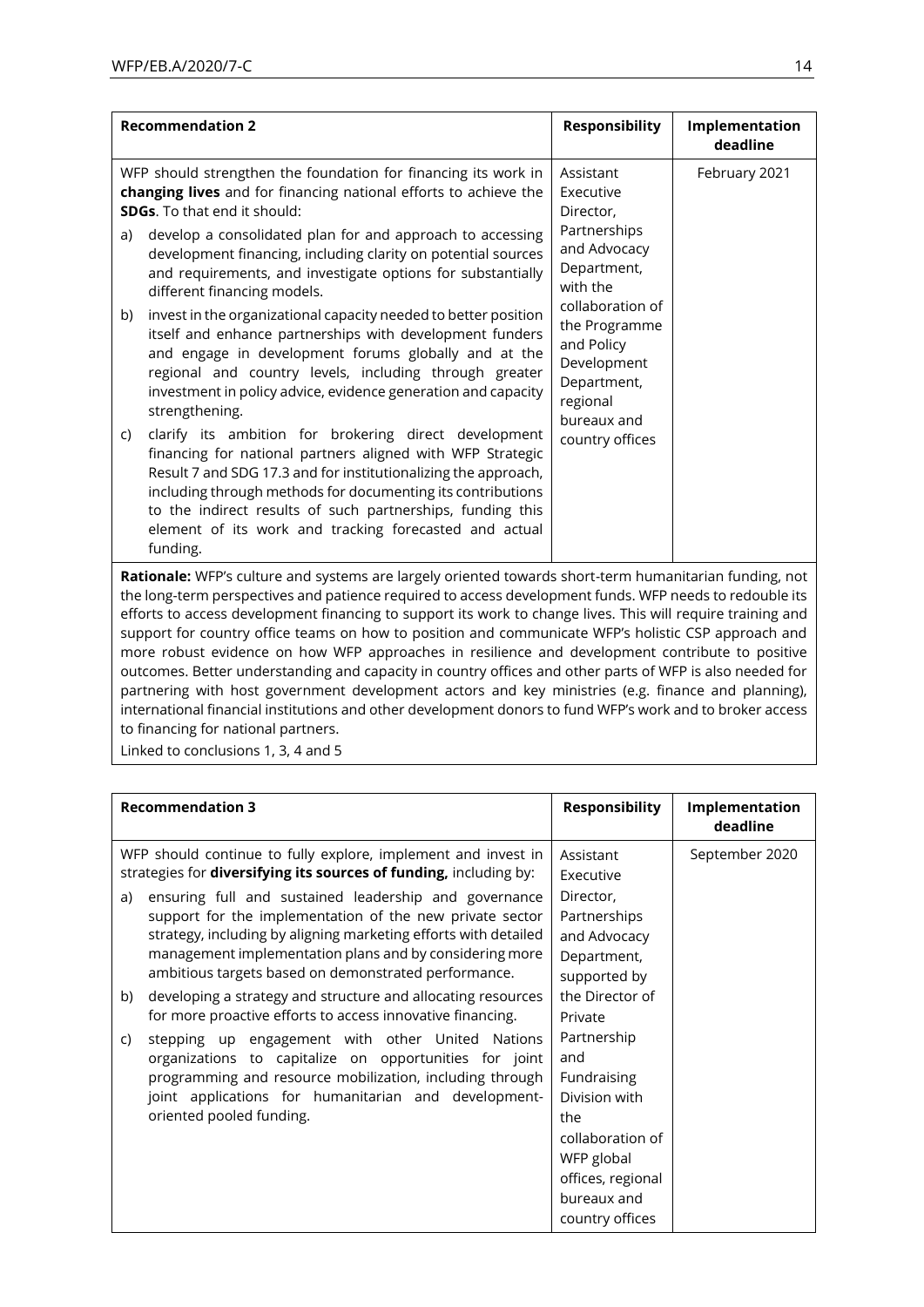**Rationale:** Diversifying WFP's funding sources is critical to securing more flexible funding and improving the ability of leadership to ensure that resource allocation is better balanced against the organization's strategic priorities. To successfully diversify its funding, WFP will need to be more proactive. Sustained investments are needed to ensure the success of WFP's efforts to increase individual giving, access to innovative financing and joint resource mobilization.

Linked to conclusions 2 and 5

| <b>Recommendation 4</b>                                                                                                                                                                                                                                                                                                                                                                                                                                                                                                                                                                                                                                                                                                                        | <b>Responsibility</b>                                                                                                                                                                                                                                                                                                                           | Implementation<br>deadline |
|------------------------------------------------------------------------------------------------------------------------------------------------------------------------------------------------------------------------------------------------------------------------------------------------------------------------------------------------------------------------------------------------------------------------------------------------------------------------------------------------------------------------------------------------------------------------------------------------------------------------------------------------------------------------------------------------------------------------------------------------|-------------------------------------------------------------------------------------------------------------------------------------------------------------------------------------------------------------------------------------------------------------------------------------------------------------------------------------------------|----------------------------|
| WFP should increase and sustain organizational investments in<br>mobilization<br>critical<br>and<br>resource<br>communications.<br>marketing and advocacy personnel to maximize its ability to<br>maintain existing funding and secure more diverse, adequate,<br>flexible and predictable funding. To that end it should:<br>develop human resource strategies and funding<br>a)<br>arrangements for partnerships, reporting, communications,<br>advocacy and marketing functions at all levels of the<br>organization.<br>invest in national staff in partnership functions and<br>b)<br>specialized staff with expertise in innovative financing,<br>marketing and advocacy, thematic and cross-cutting issues<br>and proposal development. | Assistant<br>Executive<br>Director,<br>Partnerships<br>and Advocacy<br>Department,<br>with the<br>collaboration of<br>the Resource<br>Management<br>Department<br>and especially<br>the Human<br>Resources<br>Division, the<br>Office of the<br>Deputy<br>Executive<br>Director and<br>the Programme<br>and Policy<br>Development<br>Department | June 2021                  |

**Rationale:** Investment in staff with roles in raising funds is necessary to diversify the sources and increase the amount of funding. Capacity for resource mobilization, communications, advocacy, marketing and reporting is currently under-resourced in many country offices. Double-hatting, frequent rotation and the use of generalists have had negative effects on the continuity of relationship management and on WFP's ability to access specialized and thematic funding.

Linked to conclusions 1 and 5

| <b>Recommendation 5</b>                                                                                                                                                                                                                                                                                | <b>Responsibility</b>                                                       | Implementation<br>deadline |
|--------------------------------------------------------------------------------------------------------------------------------------------------------------------------------------------------------------------------------------------------------------------------------------------------------|-----------------------------------------------------------------------------|----------------------------|
| WFP should strengthen its organizational capacity by investing in<br>the necessary tools, products, processes and protocols for<br>better services related to funding. To that end it should:                                                                                                          | Assistant<br>Executive<br>Director,                                         | December 2020              |
| institute coordination processes and protocols for engaging<br>a)<br>with donors and for capturing intelligence on donors and<br>opportunities in Salesforce, with clear<br>roles<br>and<br>responsibilities, to ensure a disciplined approach to<br>presenting organizational priorities for funding. | Partnerships<br>and Advocacy<br>Department,<br>with the<br>collaboration of |                            |
| develop communication, advocacy and marketing tools and<br>b)<br>initiatives based on evidence of programme effectiveness,<br>including more effective communication of the added value<br>of WFP work beyond emergency response.                                                                      | global offices,<br>regional<br>bureaux and<br>country offices               |                            |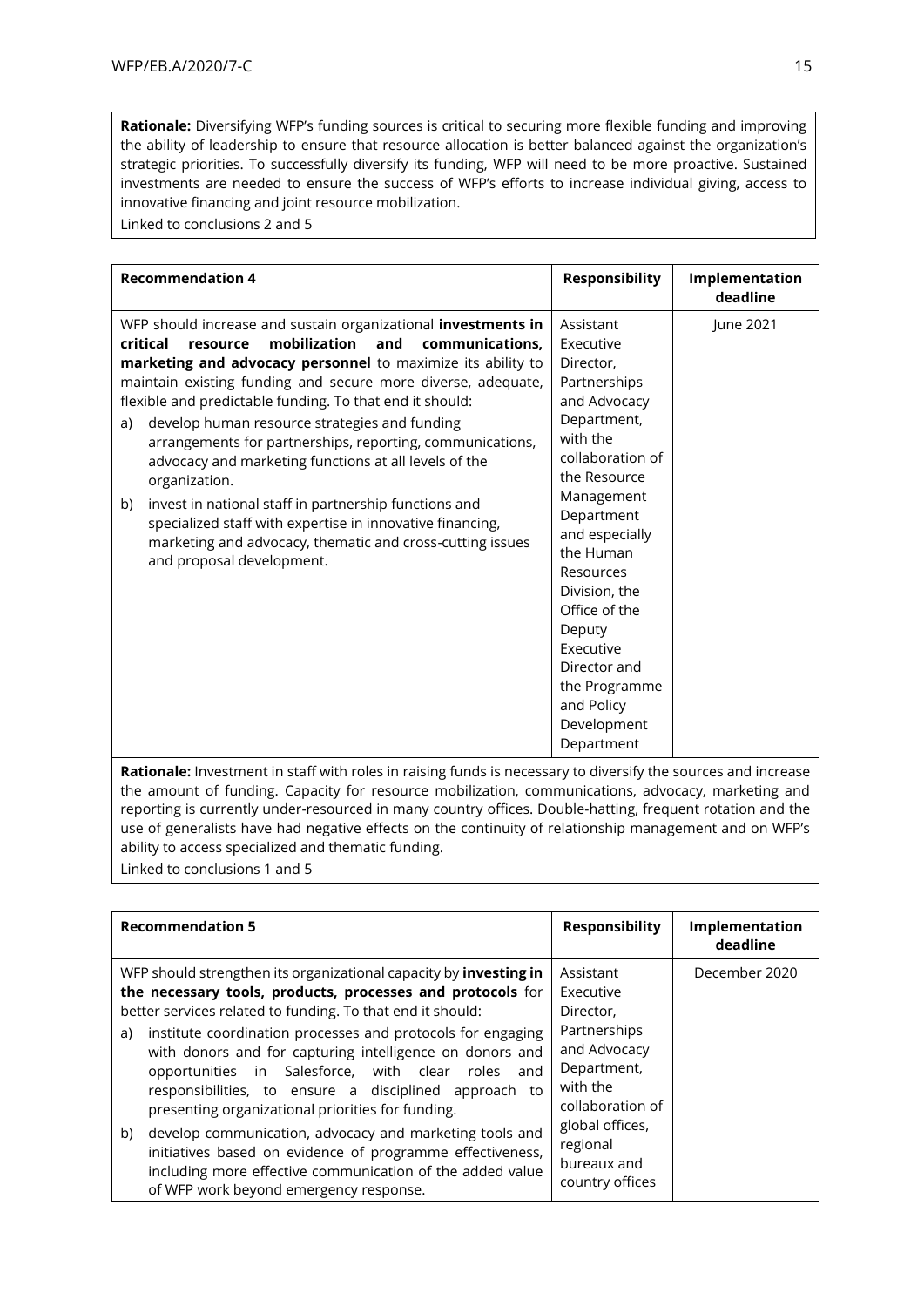| <b>Recommendation 5</b>                                                                                                                                                                                                                                                                                              | <b>Responsibility</b> | Implementation<br>deadline |
|----------------------------------------------------------------------------------------------------------------------------------------------------------------------------------------------------------------------------------------------------------------------------------------------------------------------|-----------------------|----------------------------|
| strengthen management oversight of grant compliance<br>C)<br>requirements by country offices, with support from<br>headquarters, regional bureaux and global offices.                                                                                                                                                |                       |                            |
| maintain high levels of engagement in global humanitarian<br>d)<br>and development processes and forums to represent WFP<br>contributions and commitments and continue work with<br>donors to advocate adequate, predictable and flexible<br>funding with reasonable reporting and other compliance<br>requirements. |                       |                            |

**Rationale:** Further investments in organizational capacity and processes are needed to ensure a disciplined approach to presenting organizational priorities for funding and to prevent internal competition. As WFP seeks to diversify funding sources and access development financing it will need to improve how it presents evidence of its effectiveness and ensure compliance with grant requirements while continuing to engage with donors on ways to improve the flexibility of funding and reduce the burdens of donor requirements. Linked to conclusions 3 and 5

| <b>Recommendation 6</b>                                                                                                                                                                                                                                                                                                                                                                                                                                                                                                                                                                                                                          | <b>Responsibility</b>                                                                                                                                                        | Implementation<br>deadline |
|--------------------------------------------------------------------------------------------------------------------------------------------------------------------------------------------------------------------------------------------------------------------------------------------------------------------------------------------------------------------------------------------------------------------------------------------------------------------------------------------------------------------------------------------------------------------------------------------------------------------------------------------------|------------------------------------------------------------------------------------------------------------------------------------------------------------------------------|----------------------------|
| should redouble efforts to achieve the planning,<br><b>WFP</b><br>accountability,<br>transparency and<br>resource<br>management<br>ambitions envisioned in various components of the IRM. To that<br>end it should:<br>continue the process of aligning CSP planning cycles with<br>a)<br>United Nations sustainable development cooperation<br>framework (UNSDCF) processes and supporting the design of<br>next-generation CSPs to ensure that they are coherent,<br>evidence-based and aligned with national development goals<br>and financing priorities and that they incorporate resource<br>mobilization and partnership considerations. | Assistant<br>Executive<br>Director,<br>Programme<br>and Policy<br>Development<br>Department,<br>with the<br>cooperation of<br>the Budget and<br>Programming<br>Division, the | June 2021                  |
| identify how the resilience and development targets in CSPs<br>b)<br>are reflected in global resource mobilization targets,<br>ambitions and communications.                                                                                                                                                                                                                                                                                                                                                                                                                                                                                     | Performance<br>Management<br>and Reporting                                                                                                                                   |                            |
| continue work on tools and guidance to demonstrate the<br>C)<br>connection between resources and results by better defining<br>corporate indicators, measuring cross-cutting results<br>(particularly with regard to gender equality and resilience)<br>and minimizing the opaque effects of bundling activities.                                                                                                                                                                                                                                                                                                                                | Division, the<br><b>United Nations</b><br>System and<br>Multilateral<br>Engagement                                                                                           |                            |
| challenges to country office<br>d)<br>review the<br>resource<br>management flexibility posed by activity-level earmarking<br>based on lessons learned from first-generation CSPs and<br>provide guidance for the next generation of CSPs.                                                                                                                                                                                                                                                                                                                                                                                                        | Division,<br>regional<br>bureaux and<br>country offices                                                                                                                      |                            |
| review guidance and practice regarding specialized donor<br>e)<br>reporting, including related budgeting approaches, and<br>incorporate information in Salesforce to ensure monitoring<br>and reporting costs are included in budgets.                                                                                                                                                                                                                                                                                                                                                                                                           |                                                                                                                                                                              |                            |

**Rationale:** The development of the next generation of CSPs provides WFP with an opportunity to further align its planning with that of other actors. Integrating CSP formulation with positioning and partnership efforts will be pivotal in strengthening the basis for improved funding. Work under the IRM to demonstrate transparency and accountability has shown results but needs to remain an area of focus along with adequate budgeting for donor requirements on reporting to avoid problems with such reporting becoming an under-funded mandate.

Linked to conclusions 1 and 3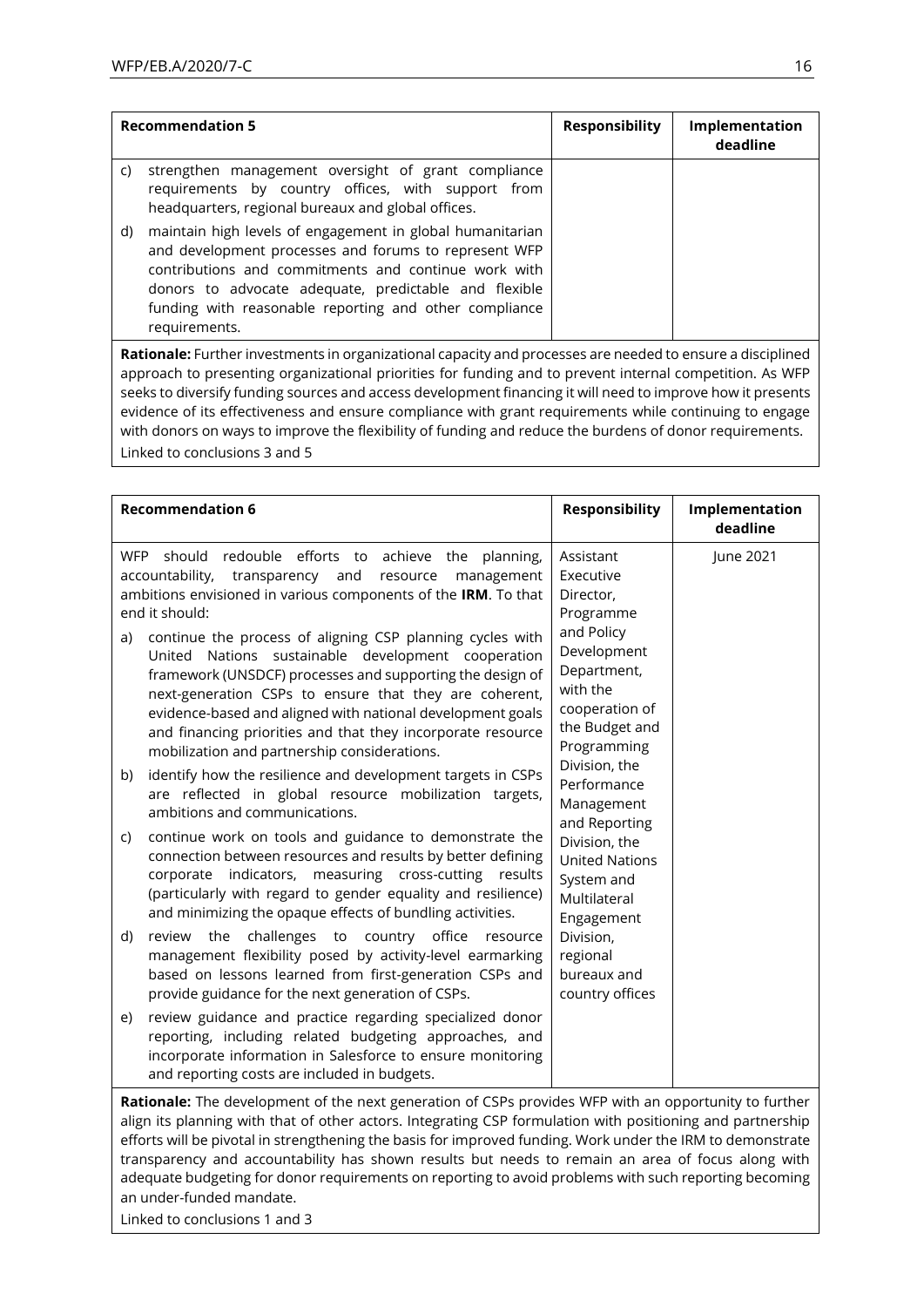|    | <b>Recommendation 7</b>                                                                                                                                                                                                                                                                                                                                                                                                                                                                       | <b>Responsibility</b>                                                                                                        | Implementation<br>deadline |
|----|-----------------------------------------------------------------------------------------------------------------------------------------------------------------------------------------------------------------------------------------------------------------------------------------------------------------------------------------------------------------------------------------------------------------------------------------------------------------------------------------------|------------------------------------------------------------------------------------------------------------------------------|----------------------------|
| a) | WFP should improve the effectiveness of its corporate resource<br>allocation processes and decisions in order to facilitate<br>continuous, transparent and timely prioritization to meet its<br>strategic needs. To that end it should:<br>invest in the thorough implementation of the bottom-up<br>strategic budgeting exercise, which<br>should<br>include<br>consideration of all headquarters and regional bureau<br>functions and costs, including special accounts and<br>trust funds. | Assistant<br>Executive<br>Director,<br>Resource<br>Management<br>Department,<br>with the<br>collaboration of<br>the Chief of | September 2021             |
| b) | develop a mechanism for articulating the relationship<br>between the hierarchy of corporate priorities and resource<br>allocation from all funding sources as part of developing the<br>annual management plan.                                                                                                                                                                                                                                                                               | Staff and the<br>Deputy<br>Executive<br>Director                                                                             |                            |
| C) | provide staff and governance with transparent and timely<br>information on the allocation decisions of the SRAC and the<br>rationale for prioritization.                                                                                                                                                                                                                                                                                                                                      |                                                                                                                              |                            |
| d) | continue timely decision making on investment case<br>proposals (as initiated in 2020) to allow adequate time for<br>implementation.                                                                                                                                                                                                                                                                                                                                                          |                                                                                                                              |                            |
| e) | develop a system for tracking and reporting on the use of<br>resources allocated to critical corporate initiatives and other<br>investment cases and ensure that this performance<br>information is used in future funding decisions.                                                                                                                                                                                                                                                         |                                                                                                                              |                            |
| f) | provide the Executive Board with a detailed analysis of the<br>implications of an inflexible indirect support cost rate, taking<br>into account system-wide discussions on aligning practices,<br>competition and partnership considerations, to facilitate<br>more formal Executive Board feedback on indirect support<br>cost flexibility proposals.                                                                                                                                        |                                                                                                                              |                            |
|    | Rationale: Corporate resource allocation processes are a critical means of demonstrating support for<br>strategic priorities, funding core functions of the organization and investing in change initiatives to improve                                                                                                                                                                                                                                                                       |                                                                                                                              |                            |

strategic priorities, funding core functions of the organization and investing in change initiatives to improve efficiency and effectiveness. At present the core requirements of the organization exceed the funding for the PSA budget, leading to ad hoc approaches to donors and a lack of a consolidated presentation of all core costs. SRAC decisions have not always been communicated and investments have not been systematically monitored. The indirect support cost rate has been fixed, posing some challenges with regard to accessing and competing for certain funding.

Linked to conclusion 6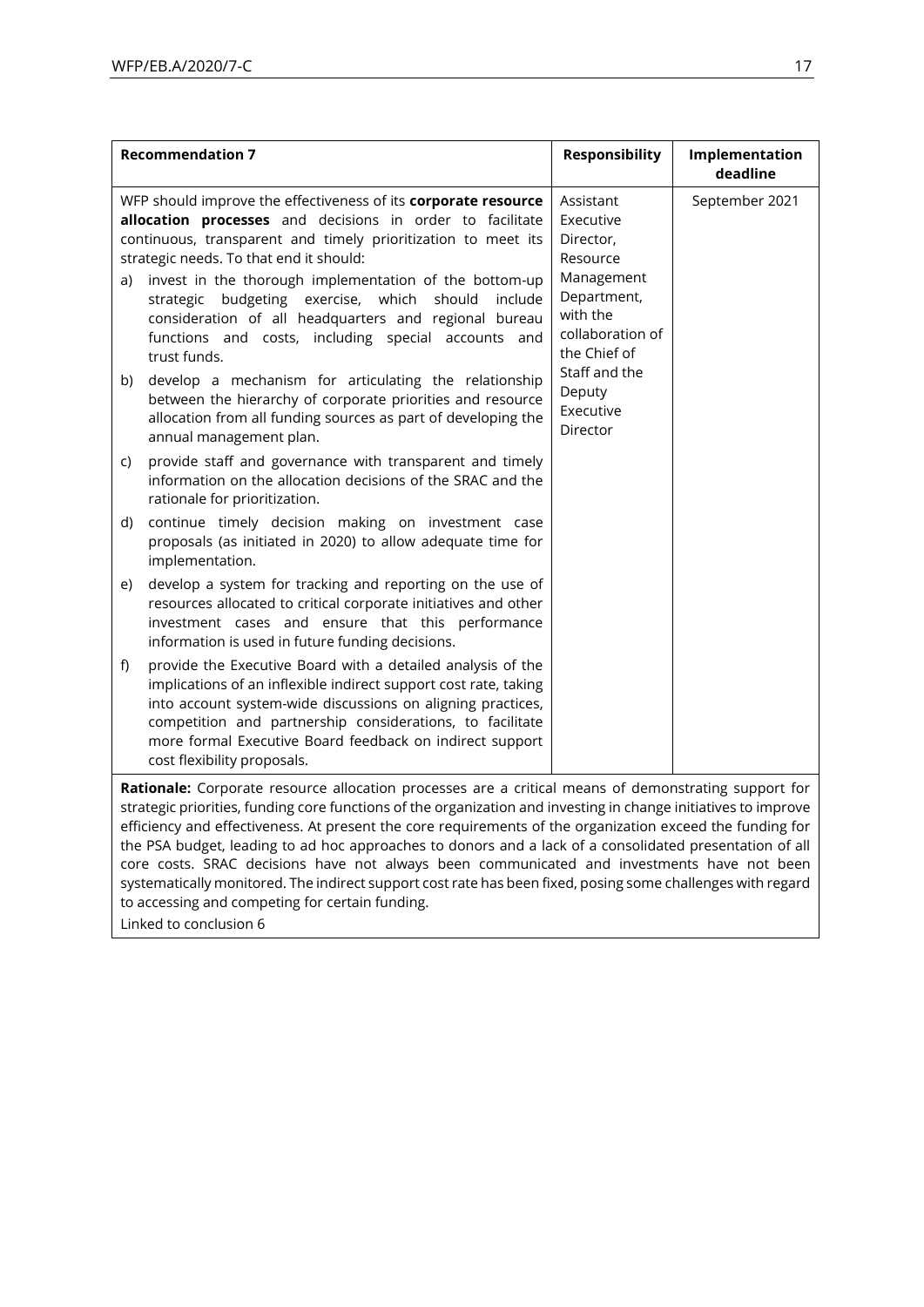| <b>Recommendation 8</b>                                                                                                                                                                                                                                                                                                                                                                                                                                                                                                                                                                                                                                                                                                                                                                                                                                                                                                                                                       | <b>Responsibility</b>                                                                                                                                                                                                  | Implementation<br>deadline |
|-------------------------------------------------------------------------------------------------------------------------------------------------------------------------------------------------------------------------------------------------------------------------------------------------------------------------------------------------------------------------------------------------------------------------------------------------------------------------------------------------------------------------------------------------------------------------------------------------------------------------------------------------------------------------------------------------------------------------------------------------------------------------------------------------------------------------------------------------------------------------------------------------------------------------------------------------------------------------------|------------------------------------------------------------------------------------------------------------------------------------------------------------------------------------------------------------------------|----------------------------|
| WFP should strengthen its advance financing mechanisms so<br>that they ensure predictable and timely resourcing for the full<br>scope of WFP's work, including emergency (preparedness,<br>anticipatory action and response), resilience and development<br>activities. To that end it should:<br>ensure the availability of internal resources for the start-up of<br>a)<br>resilience and development activities until additional external<br>funding can be catalysed and sustained, recognizing the<br>longer period required for accessing external financing for<br>development-related work.<br>complete the review of the Immediate Response Account and<br>b)<br>consider establishing one consolidated and regularly<br>replenished emergency advance financing facility that covers<br>the full scope of WFP's work related to preparedness,<br>anticipatory action and emergency response, as well as the<br>advance financing needs of mandated common services. | Assistant<br>Executive<br>Director.<br>Resource<br>Management,<br>with the<br>collaboration of<br>the Office of<br>the Deputy<br>Executive<br>Director and<br>the Programme<br>and Policy<br>Development<br>Department | February 2021              |
| develop options for providing advance financing for<br>C)<br>launching common mandated services.                                                                                                                                                                                                                                                                                                                                                                                                                                                                                                                                                                                                                                                                                                                                                                                                                                                                              |                                                                                                                                                                                                                        |                            |
| Rationale: WFP's advance financing mechanisms are a critical tool for enabling the timely implementation<br>of programmes and operations. Addressing current gaps in these mechanisms related to resilience and<br>development activities, preparedness, anticipatory action and response, and common mandated services<br>would further ensure that WFP's work is not interrupted by temporary funding gaps.                                                                                                                                                                                                                                                                                                                                                                                                                                                                                                                                                                 |                                                                                                                                                                                                                        |                            |

Linked to conclusion 6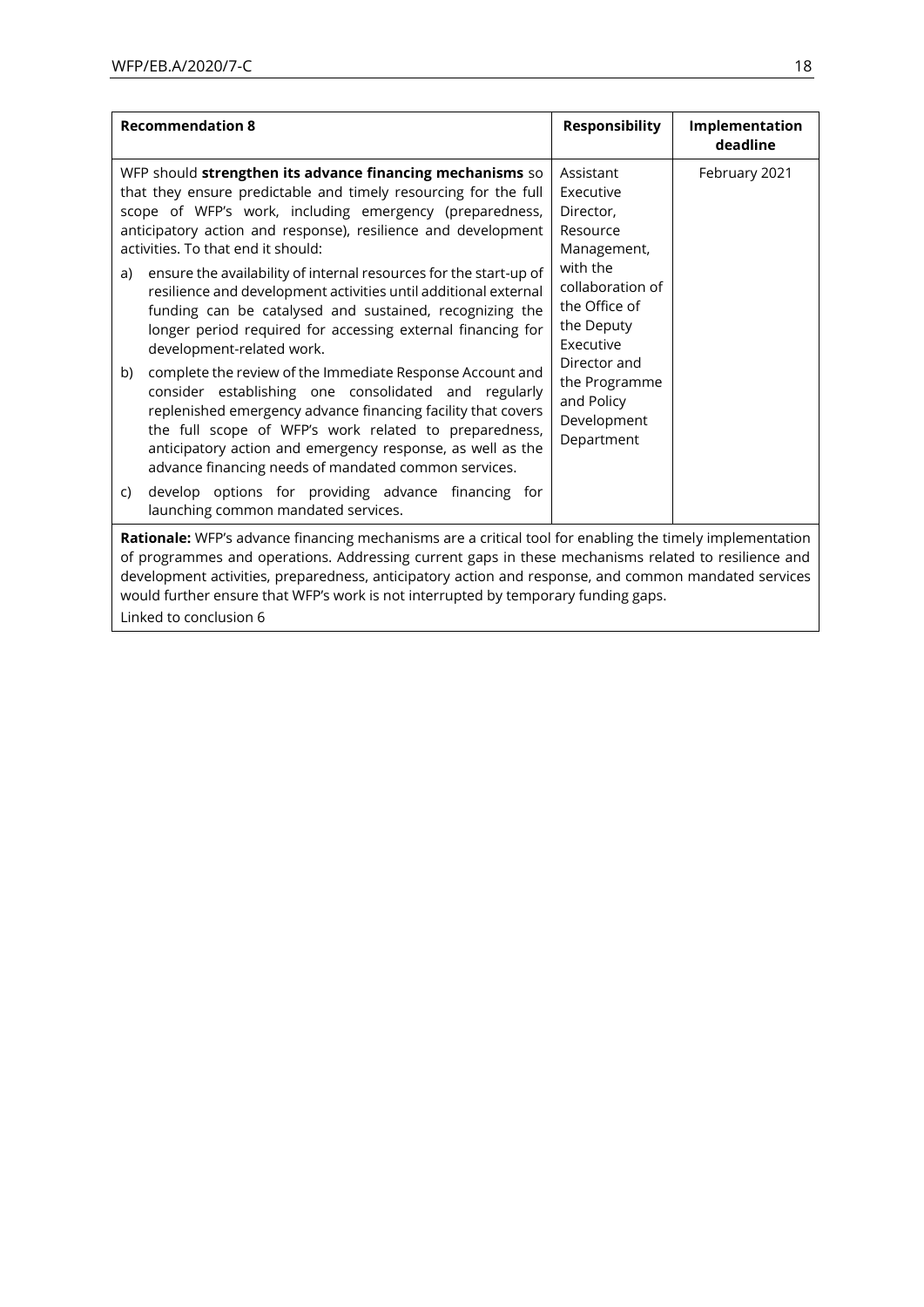### **Disclaimer**

42. The designations employed and the presentation of material in the map in figure 2 do not imply the expression of any opinion whatsoever on the part of WFP concerning the legal or constitutional status of any country, territory or sea area or concerning the delimitation of frontiers. A dispute exists between the Governments of Argentina and the United Kingdom of Great Britain and Northern Ireland concerning sovereignty over the Falkland Islands (Malvinas). A dotted line represents approximately the Line of Control in Jammu and Kashmir agreed upon by India and Pakistan. The final status of Jammu and Kashmir has not yet been agreed upon by the parties. The final boundary between the Sudan and South Sudan has not yet been determined.